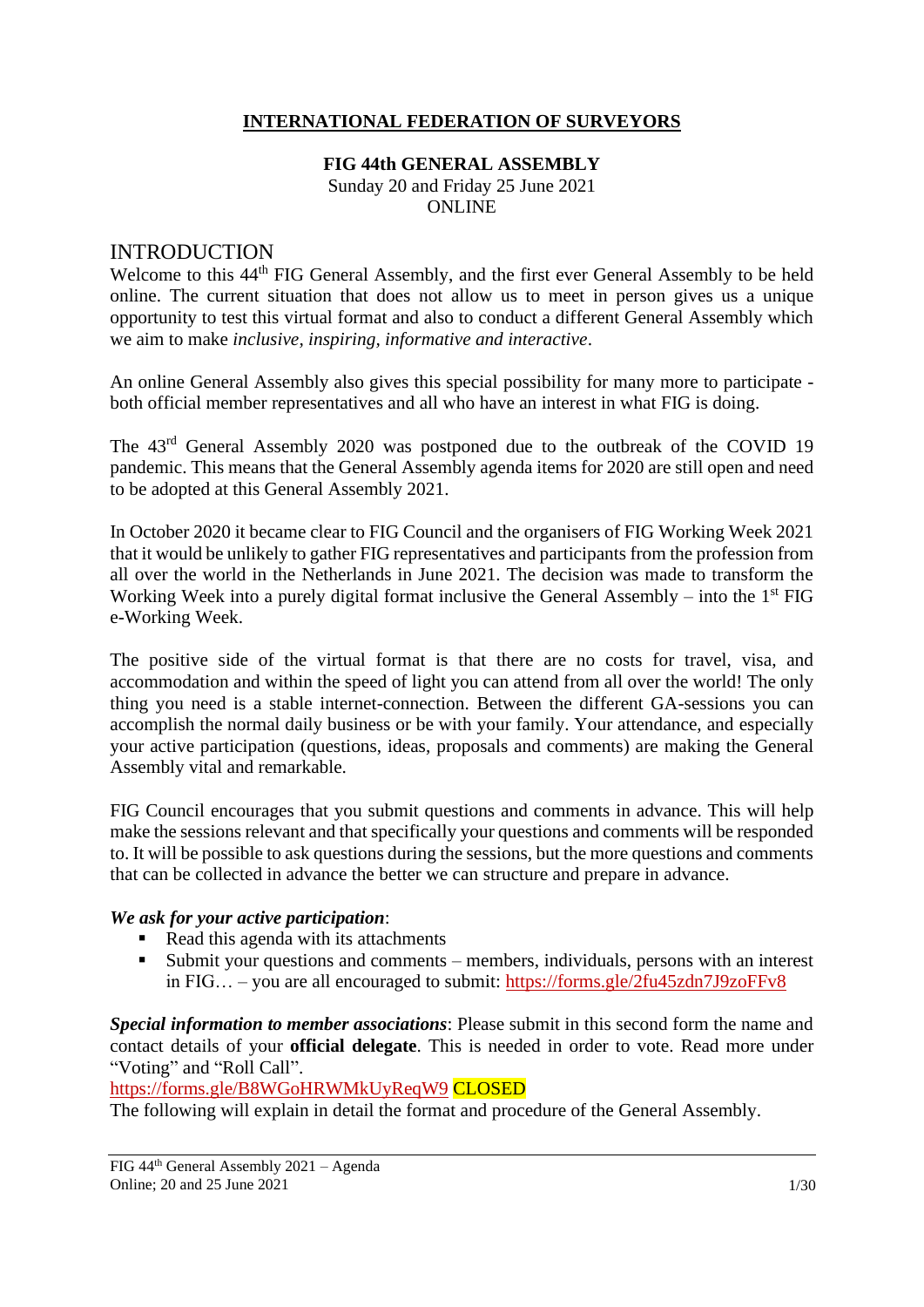## PROCEDURE

### **Registration**

The General Assembly will be held online through the conference platform that has been selected for the Working Week, called Hopin. Hopin is a software with the focus on a "virtual conference centre" where you can move around and visit sessions, walk through the exhibition , networking possibilities etc.

To register for the Working Week and General Assembly please go to: [www.fig.net/registration](http://www.fig.net/registration)

#### **Roll call**

All members are encouraged to participate in the General Assembly (as well as all other interested). With the appointment of an official representative, FIG considers the respective member as being "present" at the General Assembly.

Please note that only *member associations* in good standing will be able to vote at the General Assembly. This means that the association does not have unpaid arrears from 2020 or earlier. FIG Office will send out reminders to all members in arrears. If you are in doubt whether your association has unpaid, please contact FIG Office at [FIG@fig.net.](mailto:FIG@fig.net) Payment of arrears must be received before **10 June** 2021 in order for the member association to register and to be included in the voting. Later payments will be considered as not received in due time.

All member associations will be asked to appoint their official delegate the latest on **1 June**  2021. This will be done through a google questionnaire. In this questionnaire we also ask you to submit your questions and comments to the agenda items.

<https://forms.gle/B8WGoHRWMkUyReqW9> *CLOSED*

If you cannot access the google form, please contact FIG-Director Louise Friis-Hansen to receive the form directly (in .doc format) [LFH@fig.net](mailto:LFH@fig.net)

### **Agenda for the General Assembly**

The agenda for the General Assembly can be found in this document after the introduction. The General Assembly sessions will not go through each agenda items in a traditional manner. There will be in total four sessions of each 2 hours. Two sessions on Sunday 20 June 2021 and two sessions on Friday 25 June. Council hopes that the sessions will be inclusive and encourage a dialog – as much as is possible online. For that reason, you will find here a link to a form in which you can write your comments and questions to each of the agenda items. Selected comments and questions will be addressed in the sessions.

Link to google form:<https://forms.gle/2fu45zdn7J9zoFFv8>

To make the sessions relevant you will find written reports in the agenda as usual. Oral reports will be replaced by short video-reports and/or presentation slides that will be submitted by 20 May.

#### **Time Zone**

The challenge of such a global event will be the different time zones. It will never be possible to organise the sessions in a time that will fit to all. Unfortunately, some of you will experience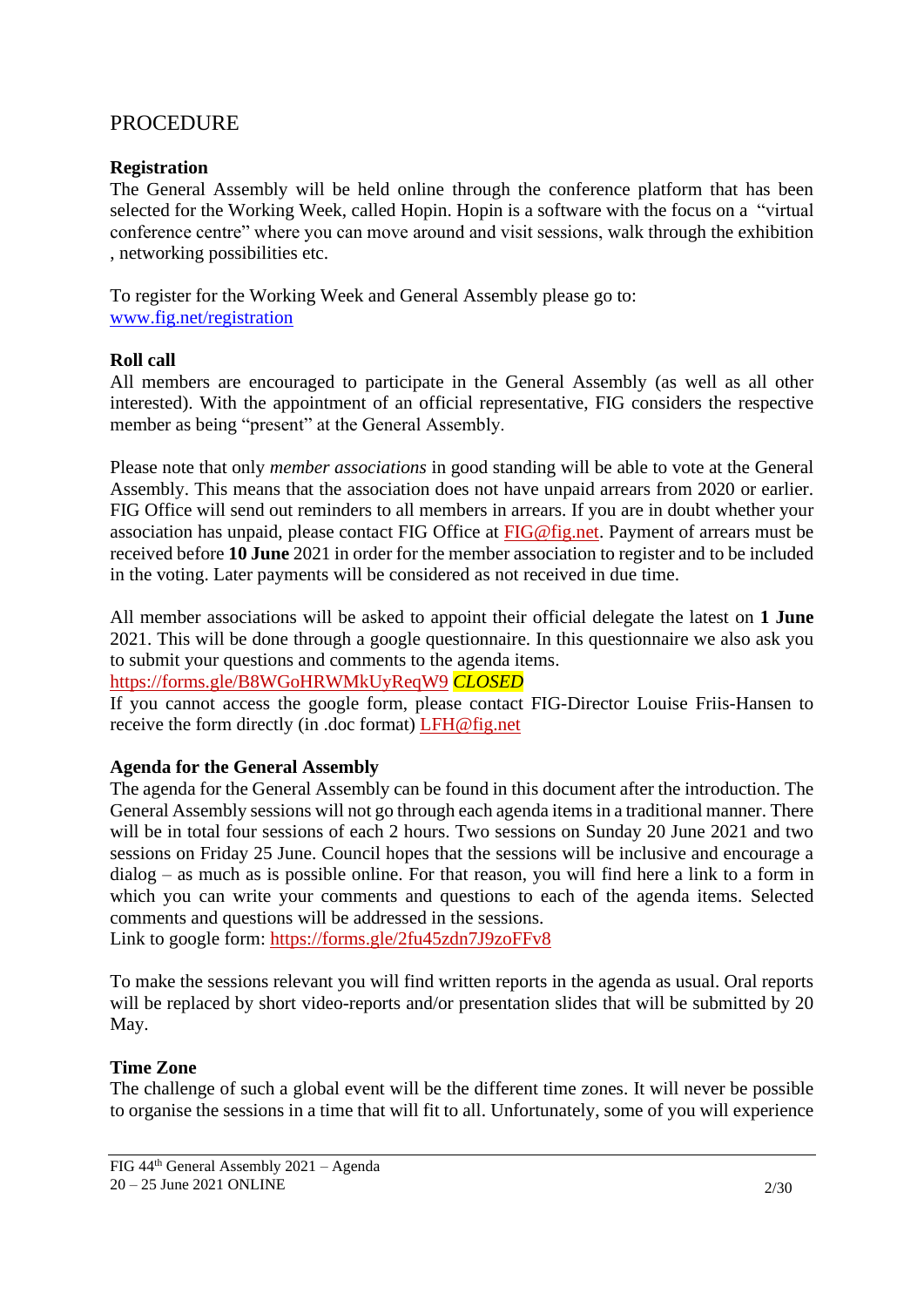that the sessions are not well fitted to your time zone. In 2021 the General Assembly was planned to take place in the Netherlands but was changed to online. For that reason we announce all times in this time zone (CEST – Central European Summer Time) which is UT (Universal Time +2 hours, and the General Assembly will be held during the day-time CEST due to the fact that Dutch studio facilities and Audio Visual experts are being used to help with the transmission of the General Assembly.

## **General Assembly Sessions**

- *Session 1* is called "Presidents and council session" and takes you through the General Assembly agenda. Since the agenda items from 2020 have not yet been adopted these motions are also included in this agenda for 2021, and you will find a link to the agenda items 2020.
- **Session 2** will introduce you to the candidates for the Vice President positions, Commission Chair candidates and destination for the FIG Working Week 2025.

### - **Votings will start after this session -**

- **Session 3** will present the results of the voting. Hereafter the session is dedicated to the Task Force on Governance; the report from the Task Force, and the response from Council. There will be discussions in breakout rooms on selected topics. Please send your comments and questions in advance.
- *Session 4* will concentrate on the work of FIG; the work of the commissions, networks, task force and permanent institutions. Reports can be found in the agenda, and the session will include questions and comments from you. Please remember to include your questions and comments in the questionnaire

Link to google form:<https://forms.gle/2fu45zdn7J9zoFFv8>

## VOTING AND ADOPTION OF AGENDA ITEMS

We will be using an online voting system called Simply Voting [\(https://www.simplyvoting.com/\)](https://www.simplyvoting.com/). In order to make sure that each member association can vote (due to the different time zones and eventually instable internet connection) we will give you sufficient time to cast your vote. When a voting ends FIG Director and the appointed tellers, will get a certified report from Simply Voting with the result. In case a delegate is not able to access the system the tellers can confidentially assist with the cast of vote.

All member associations will be asked to appoint an official representative for the voting. Submission of the official representative must be done here: <https://forms.gle/B8WGoHRWMkUyReqW9> *CLOSED*

*Please note: All who want to attend the General Assembly, including the official delegate must also register to the e-Working Week to get access to the General Assembly*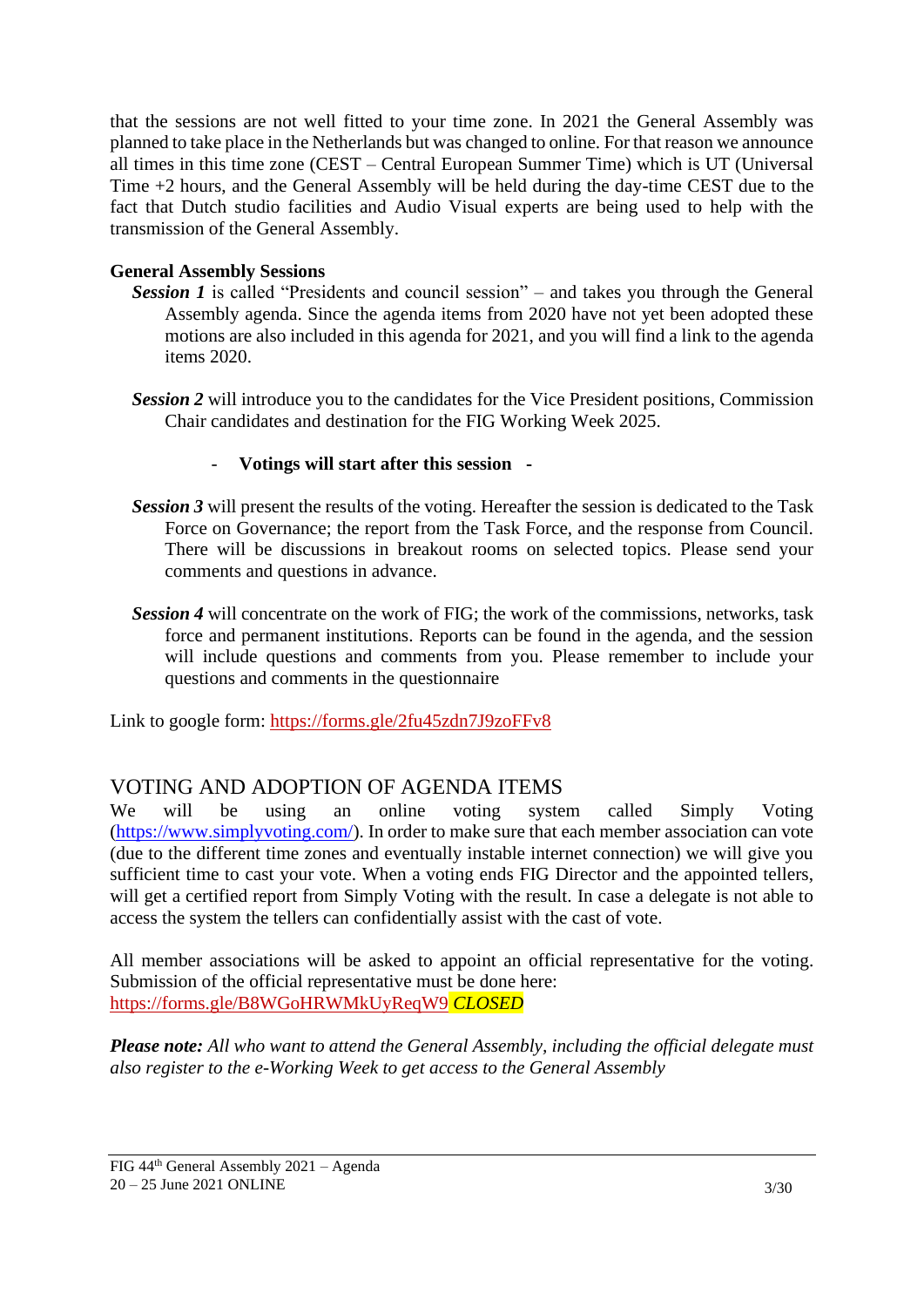**Please note**: It is important that we get a valid email address for the official representative. The links to the voting sheets will be sent to the email address that you provide to us, and only this one email address. You cannot enter more than one email address.

### **Two different and parallel voting processes**

The official representative from each member in good standing will receive emails coming from simplyvoting.com with a link to the voting sheet. The system ensures that it is not possible to see how the votes are cast.

There will be two parallel voting processes:

- 1. Election for the two Vice President posts
- 2. All other agenda items

### *Process 1: Election for the two Vice President posts*

Two Vice Presidents must be elected. There are three candidates.

This means that at least two voting rounds are needed, and maybe three. According to the statutes:

**IF**: one candidate gets 50% or more votes in the first round this candidate is elected. Election continues to the election of the  $2<sup>nd</sup>$  candidate between the remaining two candidates.

**IF**: no candidate gets 50% of the votes there will be a new round of voting for  $1<sup>st</sup>$  candidate between the two candidates with the most votes.

| <b>First voting round</b>                                            | Start: Sunday 20 June 16:00 CEST<br>End: Monday 21 June 16:00 CEST |  |
|----------------------------------------------------------------------|--------------------------------------------------------------------|--|
| Second voting round *                                                | Start: Monday 21 June 17:00 CEST<br>End: Tuesday 17:00 CEST        |  |
| Third voting round **                                                | Start: Tuesday 18:00 CEST,<br>End: Wednesday 18:00 CEST            |  |
| second candidate among the two remaining candidates.<br>** if needed | * with EITHER 2nd round for the 1st candidate OR voting for the    |  |

The appointed delegates from each member association eligible to vote will receive an email from [www.simplyvoting.com](http://www.simplyvoting.com/) with a link to the voting sheet when each of the voting rounds starts, and one reminder if no vote has been cast after 12 hours.

### *Process 2: All other agenda items*

The voting sheet for all other items will include the following topics:

- Adoption of the president's report
- Adoption of the audited financial reports from 2019 and 2020, the written financial reports and the budgets 2021-2024 2020
- Adoption of the motions of agenda items for 2020 and 2021 that do not require voting
- Adoption of the candidates for commissions 1-9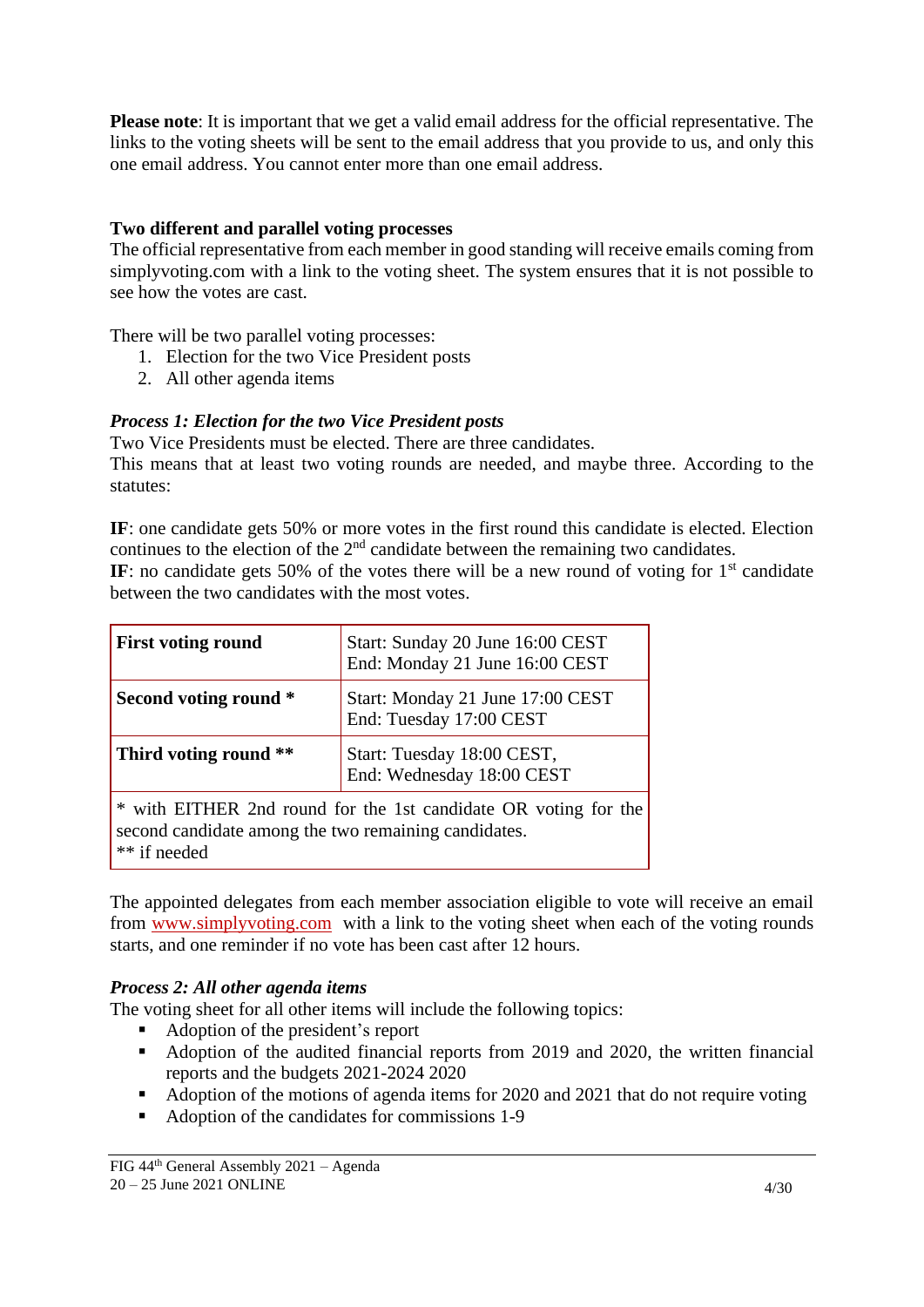Election for the post for Commission 10

|             | This voting will take place Start: Sunday 20 June 17:00 CEST |
|-------------|--------------------------------------------------------------|
| over 4 days | End: Thursday 24 June 9:00 (AM)                              |
|             | $ $ CEST                                                     |

The appointed delegates from each member association eligible to vote will receive an email from [www.simplyvoting.com](http://www.simplyvoting.com/) with a link to the voting sheet when the voting starts, and one reminder.

## **Please be aware that when you have cast your vote, you cannot undo or change your voting.**

For each new round of voting, all official appointed member association representatives will receive an email.

The voting system is generating anonymous replies which means that no-one can see who has voted what. Further, no-one can see the result until the voting round has been finalised. A reminder will be sent at a certain time before deadline from the system to those who have not voted. All this is done automatically.

## **Time Line of the voting process with start and end time:**



## PROGRAMME

### **General Assembly Session 1 - agenda items** Sunday 20 June 2021 9:00-11:00 CEST

*This first General Assembly session will include the Presidents report, the Financial Report, FIG Foundation, membership matters and other General Agenda items. Delegates are encouraged to submit questions and comments in advance, and during the session it will also be possible to ask questions to and comment the presidents report, financial*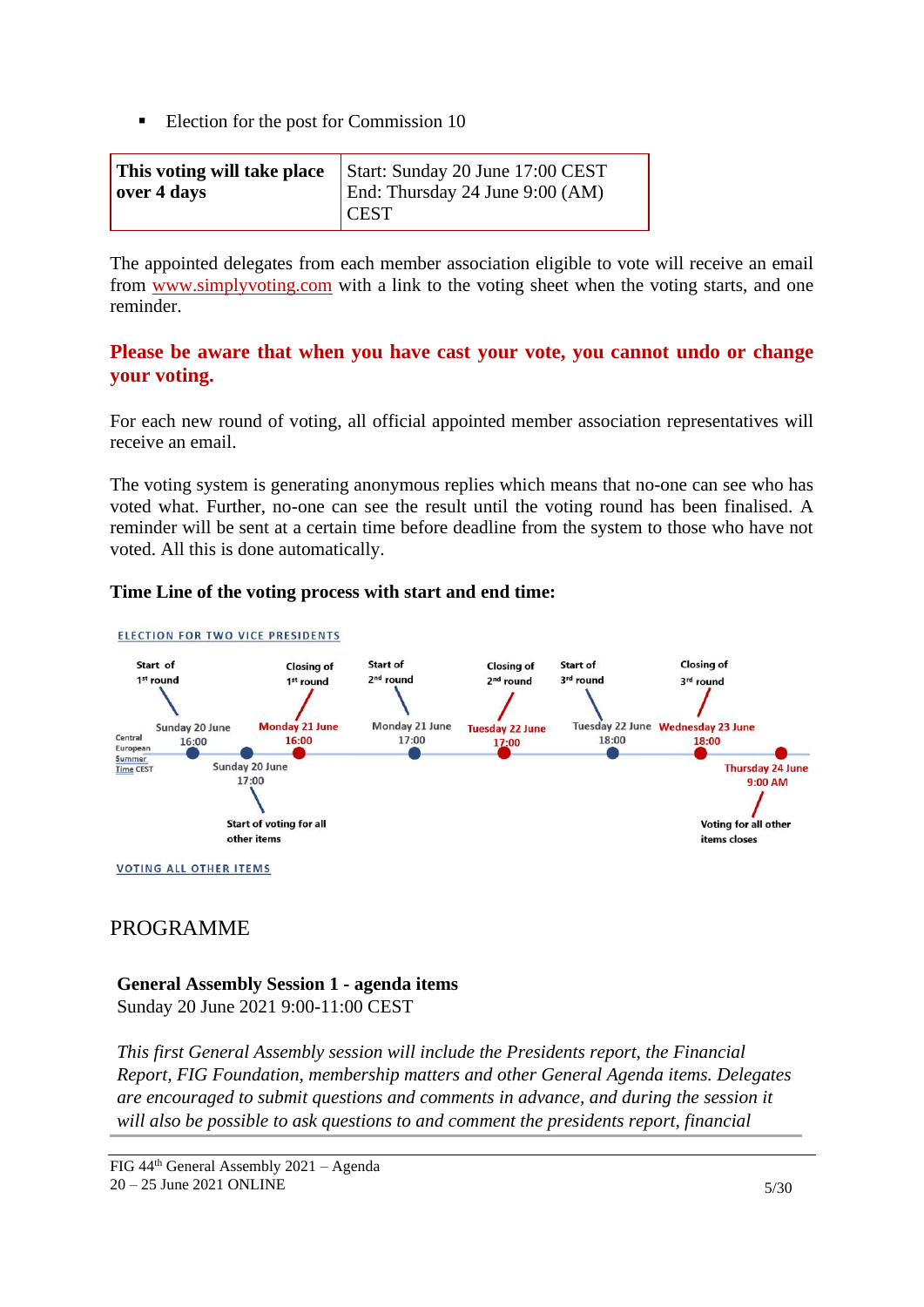*report and other agenda items. Ask your questions in advance: <https://forms.gle/2fu45zdn7J9zoFFv8>*

**General Assembly Session 2 - Election - presentation of candidates** Sunday 20 June 2021 12:00-14:00 CEST

*Get to know your candidates... This second General Assembly session will focus on the elections that are going to take place in the following days. To be elected are two Vice Presidents, nine Commission Chairs Elects and the destination for FIG Working Week 2025. Ask questions in advance to your candidates to get to know them. Ask your questions here: <https://forms.gle/2fu45zdn7J9zoFFv8>*

*The voting will start after the session.*

**Presidents meeting** Friday, 25 June 2021 09:00-10:30 CEST

*This meeting is restricted to Presidents/FIG Representatives.*

### **General Assembly Session 3 - FIG Governance**

25 June 2021 11:00-13:00 CEST

*At this third General Assembly Session the results of the election will be announced. FIG Task Force on Governance report will be presented and a response from Council. Discussions in breakout rooms on: The value of FIG to members; The FIG brand; and Young Surveyors transitioning. Ask your questions in advance: <https://forms.gle/2fu45zdn7J9zoFFv8>*

**General Assembly Session 4 - The work of FIG** 25 June 2021 14:00-16:00 CEST

*In this session we ask for your comments and input to FIG Commissions, Networks, Task Force and Permanent Institutions on their work. Ask your questions in advance: <https://forms.gle/2fu45zdn7J9zoFFv8>*

#### **Other programme items**

**Member Association Forum** Monday 21 June 2021, 10:30-12:00

Discussion on topics relevant for members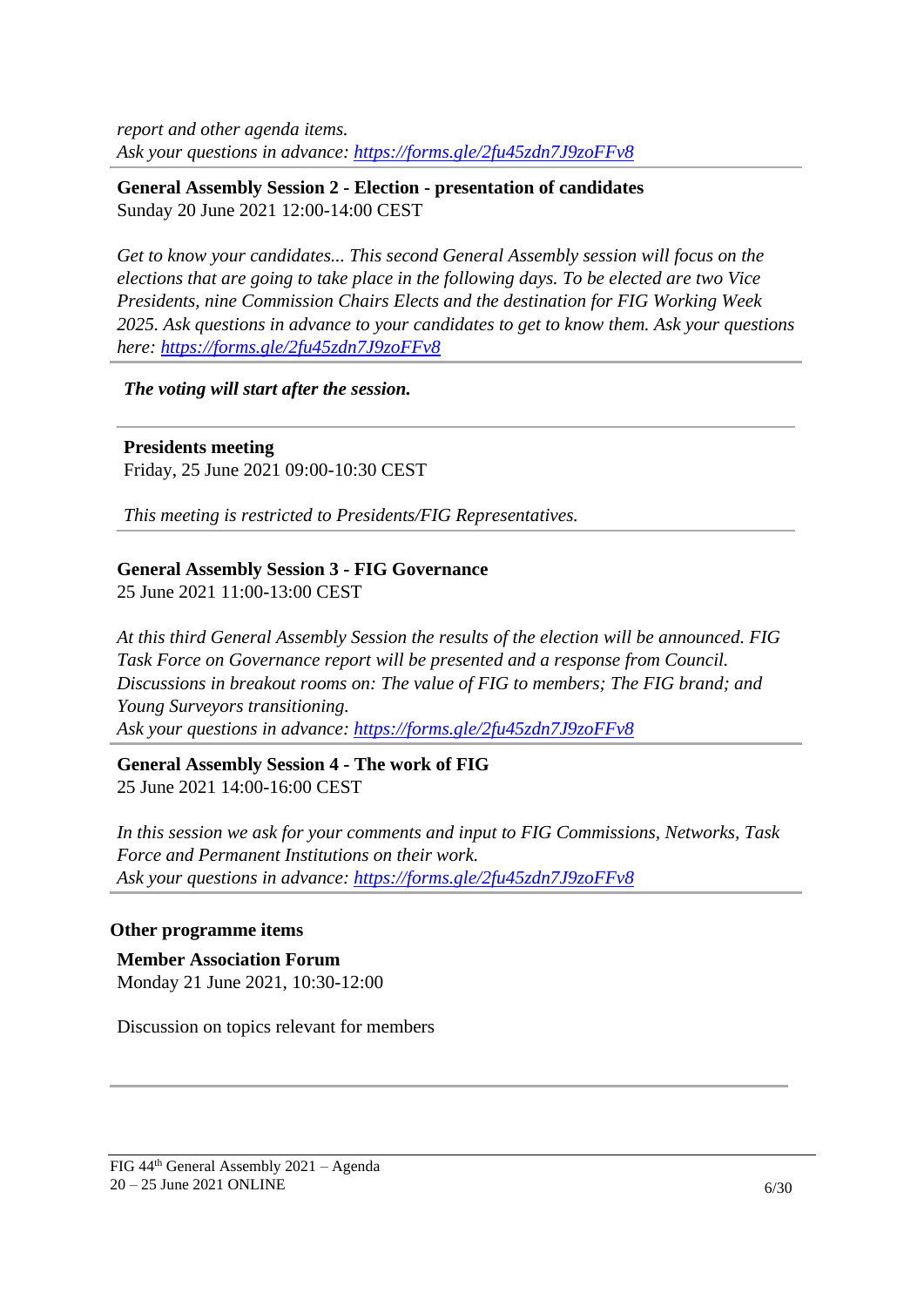## **FIG Council session on: Reimagining the future of the Surveying Profession Post 2020 (A focus on the skills and talent that we need to remain relevant as we move toward 2028)**

21 June 2021, 15:00-16:30 CEST Moderator: FIG Vice President Diane Dumashie

A focus on the skills and talent that we need to remain relevant as we move toward 2028. The achievements of the past 18 months brings into sharp focus an important question for our profession today; as we look to the future of surveying, What skills and talents will we need to possess to solve the problems of the 21st century, and why.The session aims to draft a statement addressed to Council for inclusion in the Future 2028 strategy deliberations and to gain knowledge, to achieve results with land and property organisations, to exchange knowledge and to be inspired.

#### **Director Generals Forum**

22 June 2021, 15:00-16:30 CEST

The annual FIG Director Generals Forum brings together Chief Executives or Director Generals of national (or provincial) agencies and FIG Affiliate Members that have responsibility over mapping, cadastral, valuation, planning and development, land administration and management from around the world. The Forum allows peer-to-peer engagement to address the present challenges and opportunities, including the responsibility of national agencies to stay relevant and effective. In line with the overall theme of the Working Week, the DG Forum this year will focus on sharing a vision on the role of our profession in land and water management and the challenges in a new reality.

**Commission Annual Meetings** 23 June 2021, 12:00-13:00 CEST

For the full e-Working Week programme check: <http://www.fig.net/fig2021/program.htm>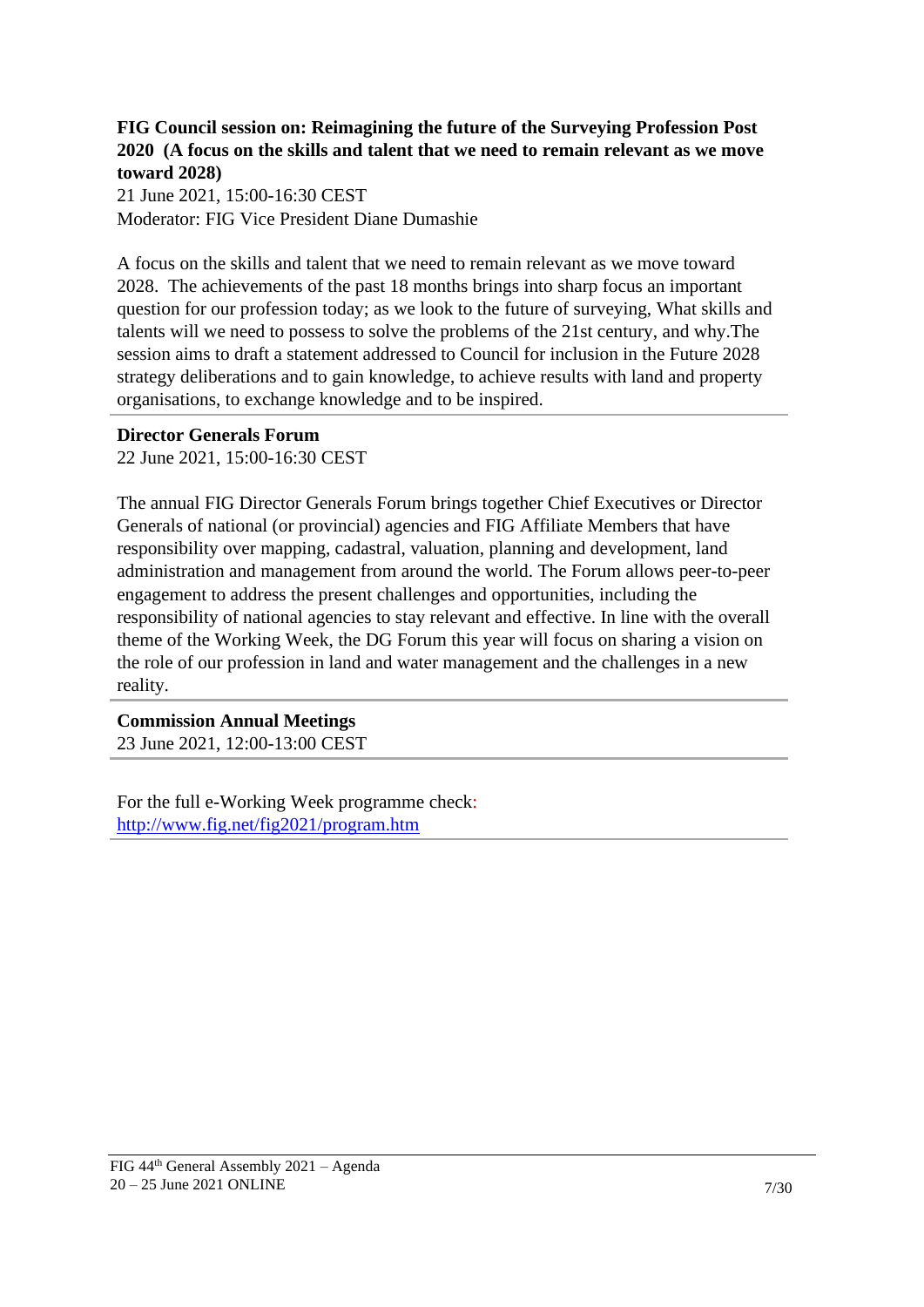## **FIG 44th GENERAL ASSEMBLY**

#### **AGENDA**

### for the meetings to be held on Sunday 20 and Friday 25 June 2021 ONLINE

# List of Agenda Items

| 1.  |                                                                |  |
|-----|----------------------------------------------------------------|--|
| 2.  |                                                                |  |
| 3.  |                                                                |  |
| 4.  |                                                                |  |
| 5.  | ADOPTION OF THE MINUTES OF THE 42nd GENERAL ASSEMBLY  10       |  |
| 6.  |                                                                |  |
| 7.  |                                                                |  |
| 8.  | APPOINTMENT OF HONORARY MEMBERS (agenda item from 2020) 15     |  |
| 9.  | CO-OPERATION WITH THE UNITED NATIONS AND THE WORLD BANK  16    |  |
| 10. | LIAISON WITH INTERNATIONAL PROFESSIONAL ORGANISATIONS  17      |  |
| 11. | FIG ACCOUNTS FOR 2019 AND 2020, AUDITOR'S REPORTS AND          |  |
|     |                                                                |  |
| 12. |                                                                |  |
| 13. |                                                                |  |
| 14. |                                                                |  |
| 15. |                                                                |  |
| 16. | TASK FORCE ON FIG AND THE SUSTAINABLE DEVELOPMENT GOALS23      |  |
| 17. |                                                                |  |
| 18. |                                                                |  |
| 19. |                                                                |  |
| 20. | DECISION ON THE VENUE FOR FIG WORKING WEEK 2025  27            |  |
| 21. |                                                                |  |
| 22. | REPORT ON THE FIG CONGRESS 2022 IN CAPE TOWN, SOUTH AFRICA  29 |  |
| 23. |                                                                |  |
| 24. |                                                                |  |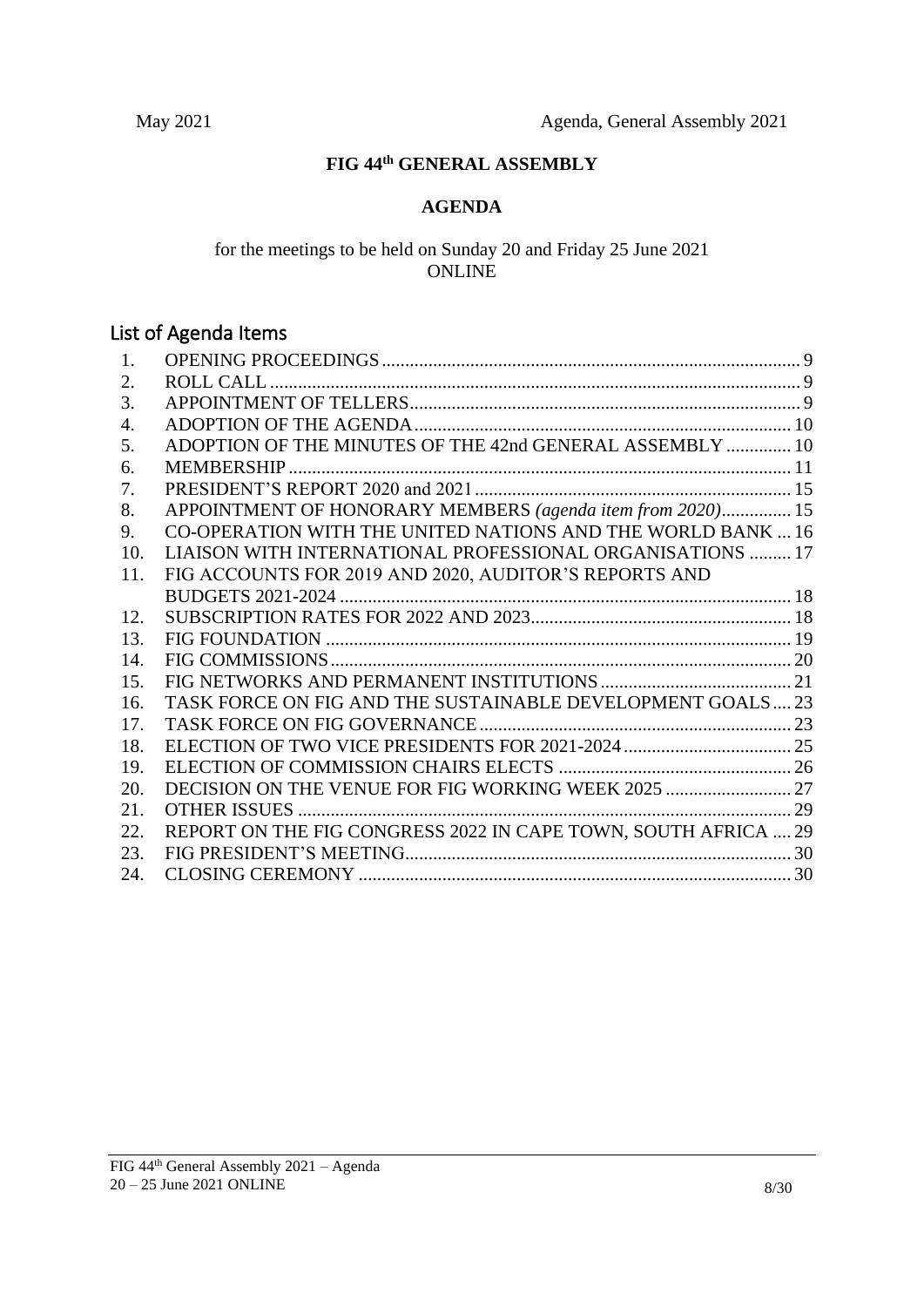## <span id="page-8-0"></span>**1. OPENING PROCEEDINGS**

President Rudolf Staiger to open the 44<sup>th</sup> General Assembly. Please note that this agenda also includes motions from the 43rd General Assembly 2020 which was postponed to 2021.

## <span id="page-8-1"></span>**2. ROLL CALL**

Both official members and also persons with an interest in FIG are encouraged to participate in the General Assembly.

With the appointment of an official representative, FIG considers the members as "present" at the General Assembly. It is important that you register your official delegate. Please register your official delegate here: <https://forms.gle/B8WGoHRWMkUyReqW9> *CLOSED*

Please note that only member associations in good standing will be able to vote at the General Assembly. FIG Office will send out reminders to all members in arrears. If you are in doubt, please contact FIG Office at [FIG@fig.net.](mailto:FIG@fig.net) Payment of arrears must be received before **10 June** 2021 to be included in the voting. Later payments will not be considered received in due time.

All member associations are asked to appoint their official delegate the latest on **1 June** 2021. This will be done through this google form: <https://forms.gle/B8WGoHRWMkUyReqW9> *CLOSED*

If you cannot access the google form, please contact FIG DirectorLouise Friis-Hansen to receive the form directly (in .doc format) [LFH@fig.net](mailto:LFH@fig.net)

*Please note: All who want to attend the General Assembly, including the official delegate must also register to the e-Working Week to get access to the General Assembly*

**Appendix to item 2:** Roll Call including information on member associations that are not allowed to vote at the General Assembly because of unpaid membership fees for 2020 and earlier. (will be posted 1 June 2021) Roll cal – [Registered members](http://fig.net/organisation/general_assembly/agendas_and_minutes/2021/roll_call_2021_per-06_16.pdf) *ADDED 17 JUNE 2021*

**Motion**: Those members who have assigned an official delegate are recorded in the minutes.

### **Decision**:

### <span id="page-8-2"></span>**3. APPOINTMENT OF TELLERS**

Normally the General Assembly shall appoint two persons as tellers for the entire General Assembly. Since voting will take place online through a secure voting system, SimplyVoting, a certified report from SimplyVoting with the results will be published.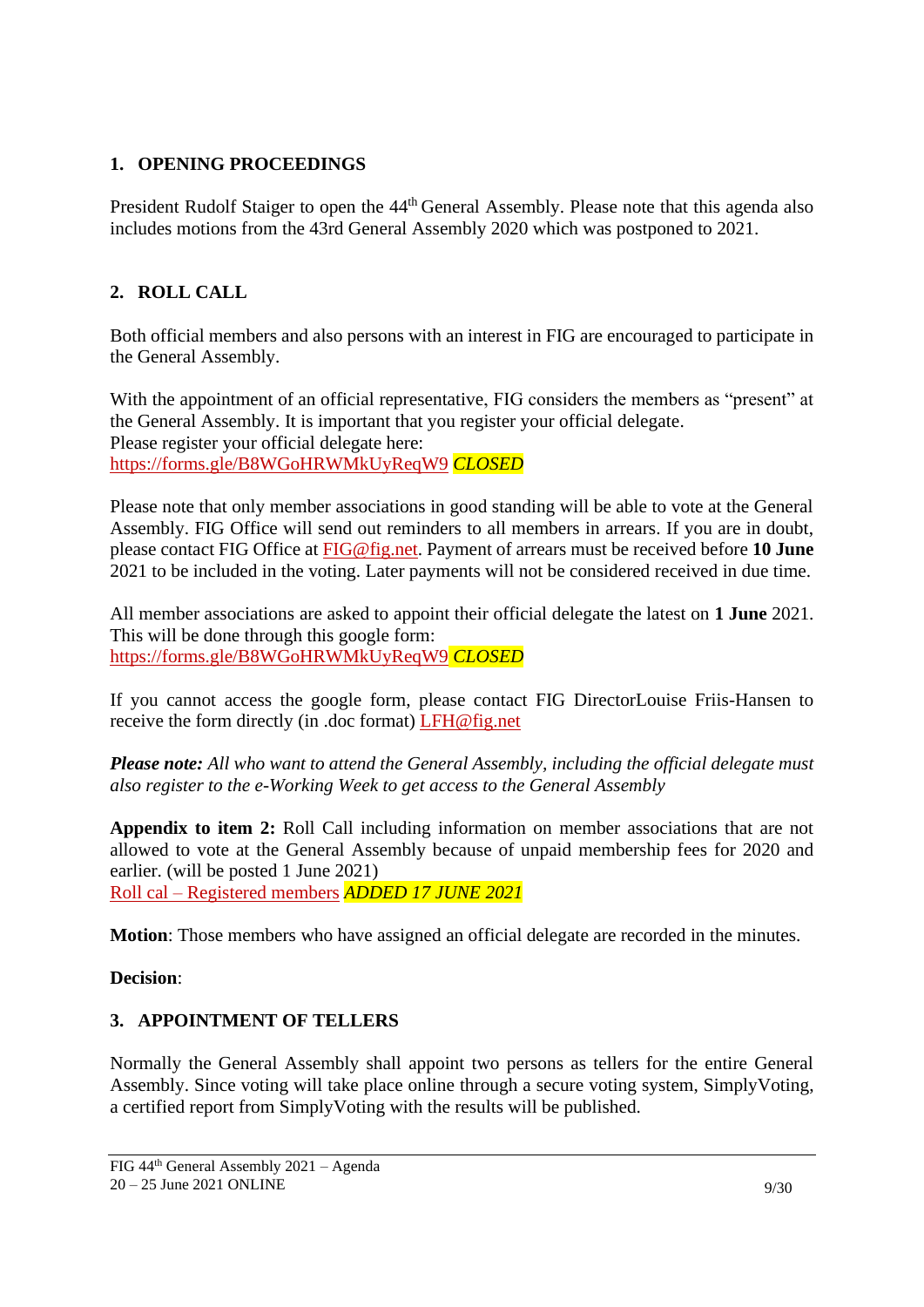The voting sheets will be prepared by FIG-Office and two appointed tellers will apart from FIG Director have access to the SimplyVoting system.

## **Security, Reliability and Transparency of the Electronic Voting**

It is important to note that nobody within FIG including the two tellers will have access to details of the cast votes. The voting itself runs fully automatic and is under the external control of *Simply Voting Inc., 5160 Decarie Boulevard Suite 502, Montreal, QC H3X 2H9, Canada*. For more information please. visit the website www.simplyvoting.com.

The voting system allows the tellers to see *who* has cast a vote and *when* this has been done, but they cannot see any details on *what* each delegate has voted, nor can they see any results until the voting is finalised and a report has been created by SimplyVoting. Once the voting is over the overall result will be published by the system.

FIG Council suggests to appoint:

- Jaap Zevenbergen, the Netherlands member of the FIG e-Working Week 2021 Steering Committee and LOC
- Chrit Lemmen, the Netherlands FIG Honorary Member

**Motion**: That the General Assembly appoints the two tellers:

- Jaap Zevenbergen, the Netherlands member of the FIG e-Working Week 2021 Steering Committee and LOC
- Chrit Lemmen, the Netherlands FIG Honorary Member

### **Decision**:

## <span id="page-9-0"></span>**4. ADOPTION OF THE AGENDA**

The General Assembly was announced through the newsletter and on FIG website, and the Agenda for the General Assembly was published in April on the web site and sent by email to all members.

**Motion**: That the agenda for both 2020 and 2021 will be adopted

**Decision**:

## <span id="page-9-1"></span>**5. ADOPTION OF THE MINUTES OF THE 42nd GENERAL ASSEMBLY**

The minutes from 2019 have been circulated previously. There are no minutes from 2020 due to the postponement of the General Assembly.

**Appendix to item 5:** Minutes of the General Assembly in Hanoi, Vietnam, April 2019, without appendices.

The minutes incl. appendices are also available on the FIG web site: [http://fig.net/organisation/general\\_assembly/agendas\\_and\\_minutes/2019/minutes.asp](http://fig.net/organisation/general_assembly/agendas_and_minutes/2019/minutes.asp)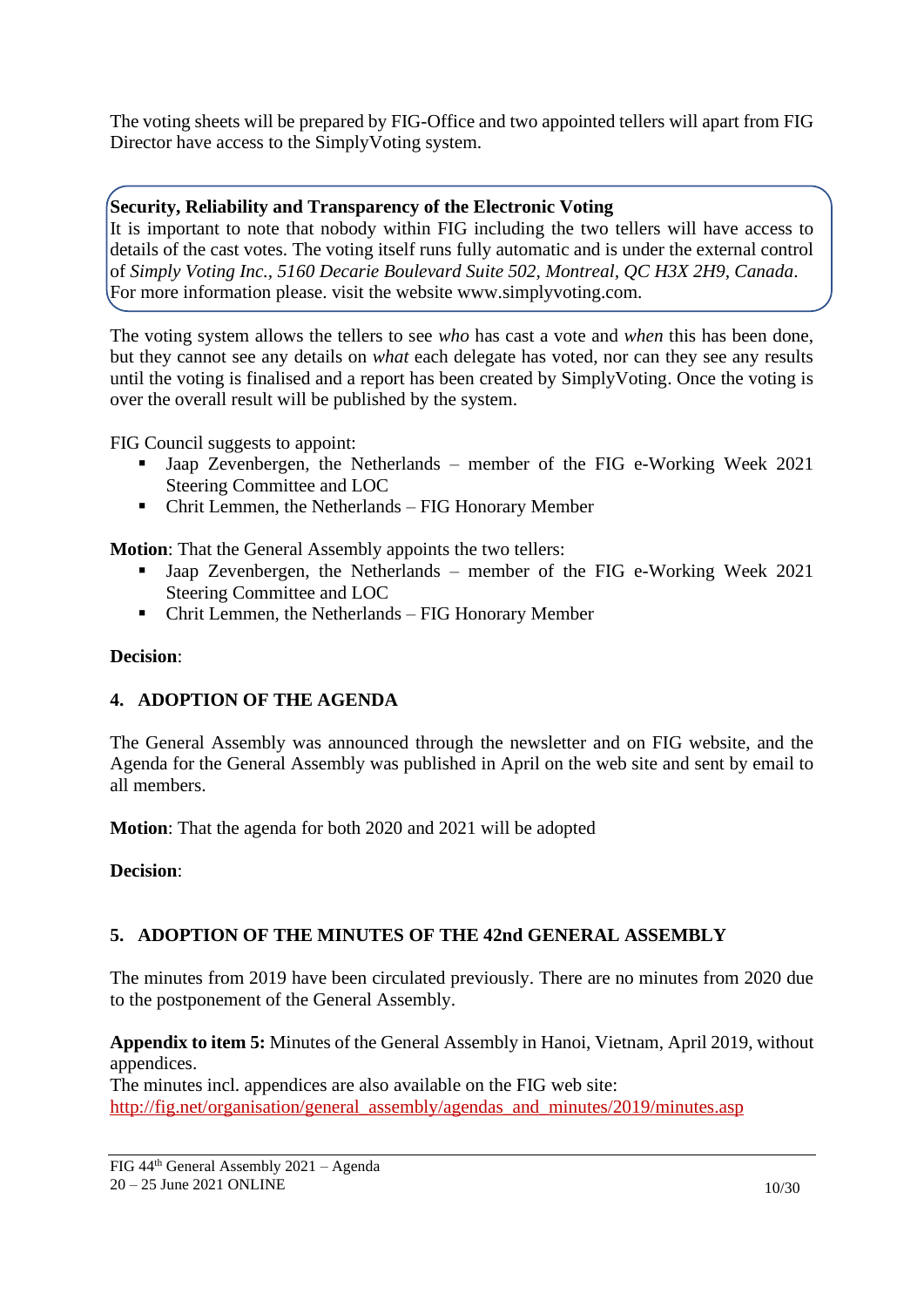**Motion**: That the minutes are adopted as recorded.

**Decision**:

#### <span id="page-10-0"></span>**6. MEMBERSHIP**

#### **6.1. Admittance of new Member Associations**

FIG has received three two applications for membership since the 42<sup>nd</sup> General Assembly. Unfortunately IAAO has withdrawn its application. *Amended 5 June 2021*

#### 6.1.1. International Association of Assessing Officers (IAAO), MA-10136 (*also included 2020*)

International Association of Assessing Officers, US has applied for association membership. The association was established in 1934, US and fulfils the criteria of FIG Member Association. In accordance with the Statutes and Internal Rules the two current members from US have been consulted and have both sent their support to include International Association of Assessing Officers as member of FIG.

#### **Appendix to item 6.1.1:**

▪ Application form incl. [Vision 2020 and IAAO code of ethics Standards of Professional](https://fig.net/organisation/general_assembly/agendas_and_minutes/2020/agenda/app_06_01_MA-IAAO-application.pdf)  **[Conduct](https://fig.net/organisation/general_assembly/agendas_and_minutes/2020/agenda/app_06_01_MA-IAAO-application.pdf)** 

**Motion:** That the General Assembly admits International Association of Assessing Officers, IAAO, US to become a member of FIG.

#### **Decision**:

6.1.2. Zimbabwe Institute of Geomatics – ZIG (MA-10137) (*also included 2020*) Zimbabwe Institute of Geomatics ZIG has applied for association membership. The association was established in 2018. Zimbabwe Institute of Geomatics, Zimbabwe, fulfils the criteria of FIG Member Association. In accordance with the Statutes and Internal Rules, the current member from Zimbabwe, Survey Institute of Zimbabwe has been consulted and has sent its support to include ZIG as member of FIG. ZIG has 20 members.

#### **Appendix to item 6.1.2**:

■ [Application form](https://fig.net/organisation/general_assembly/agendas_and_minutes/2020/agenda/app_06_02_ZIG_application.pdf)

**Motion:** That the General Assembly admits Zimbabwe Institute of Geomatics – ZIG to become a member of FIG.

#### **Decision**:

6.1.3. Association of Surveyors of the Solomon Islands (MA-10138)

Association of Surveyors of the Solomon Islands has applied for association membership. The association was established in August 2017 and has currently 28 qualified members and 35 qualifying members.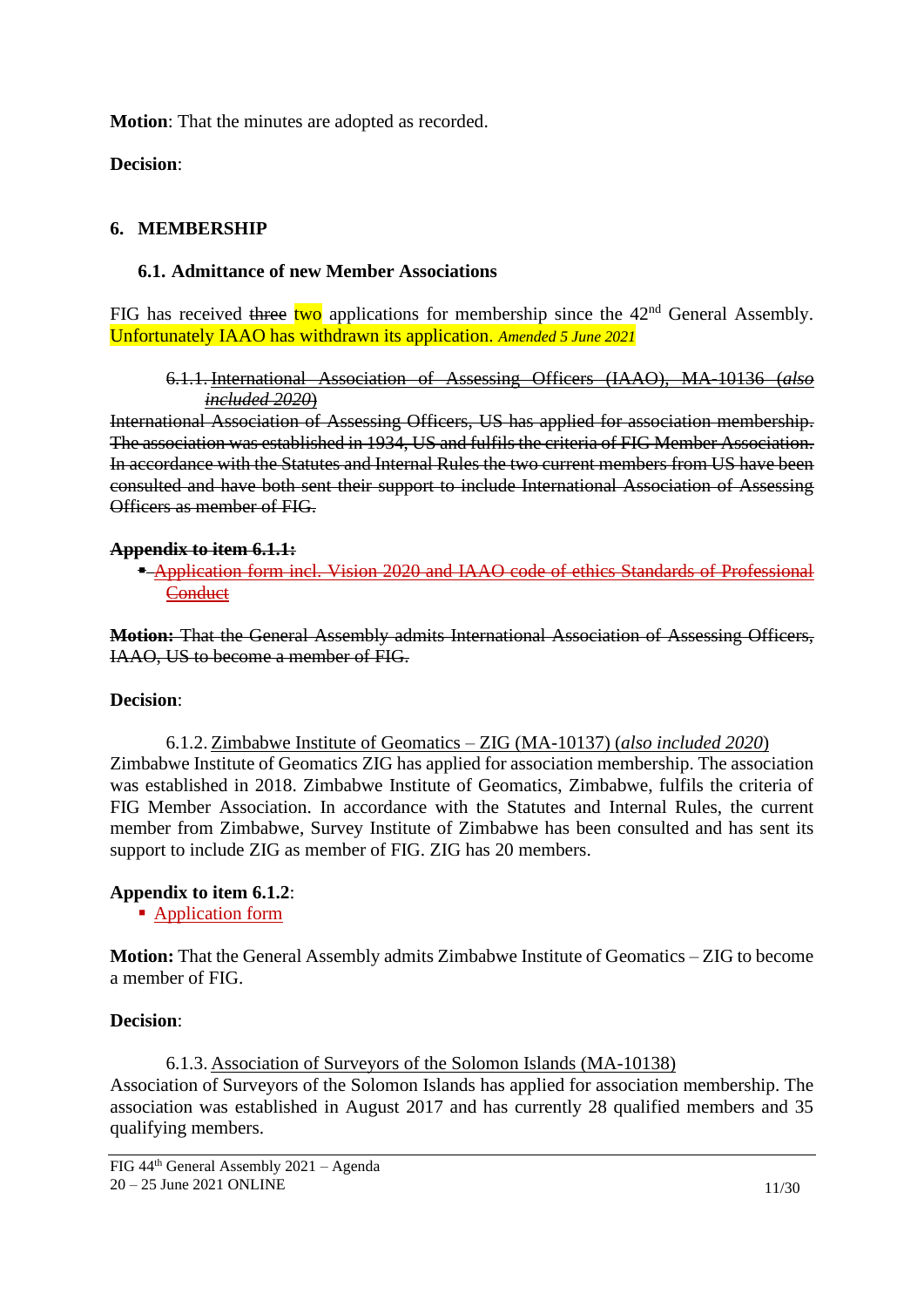### **Appendix to item 6.1.3**:

■ [Application](http://fig.net/organisation/general_assembly/agendas_and_minutes/2021/agenda/app_06_01_03_solomon_islands_MA-FIG-application.pdf) form

**Motion:** That the General Assembly admits Association of Surveyors of the Solomon Islands to become a member of FIG.

## **Decision**:

### **6.2. Other Member Association Issues**

6.2.1. Tanzania Institution of Valuers and Estate Agents (TIVEA) - MA-10130 (from 2020)

Unfortunately, Tanzania Institution of Valuers and Estate Agents (TIVEA) has decided to resign from their membership

Serbian Union of Surveyors MA-10072 was expelled at the General Assembly 2019. FIG Office has since then received payment and Serbian Union of Surveyors has been reinstalled.

**Motion:** That the General Assembly notes the update.

**Decision**:

## **6.3. Expulsion of member associations**

The General Assembly has power to expel from the Federation any member association whose fees are in arrears and shall under normal circumstances expel any member association whose fees are three years in arrears. (Article 4.3 of the Statutes). The FIG office has sent information to these associations informing that if their membership fees are still in arrears at the time of the General Assembly the General Assembly shall expel the above member associations at its meeting on 20 June 2021.

- Colombian Society of Surveyors MA-124
- Society of Professionals of Land Information Technologies (SPLIT), Georgia MA-10099

Unless FIG Office receives payment from the associations.

After acceptance of new member associations, the number of FIG member associations is 105 104 from 88 countries. Amended 5 June 2021

**Motion**: That the General Assembly notes that at this General Assembly there are two members to expel, unless FIG office will receive payments by the start of the General Assembly.

- Colombian Society of Surveyors MA-124
- Society of Professionals of Land Information Technologies (SPLIT), Georgia MA-10099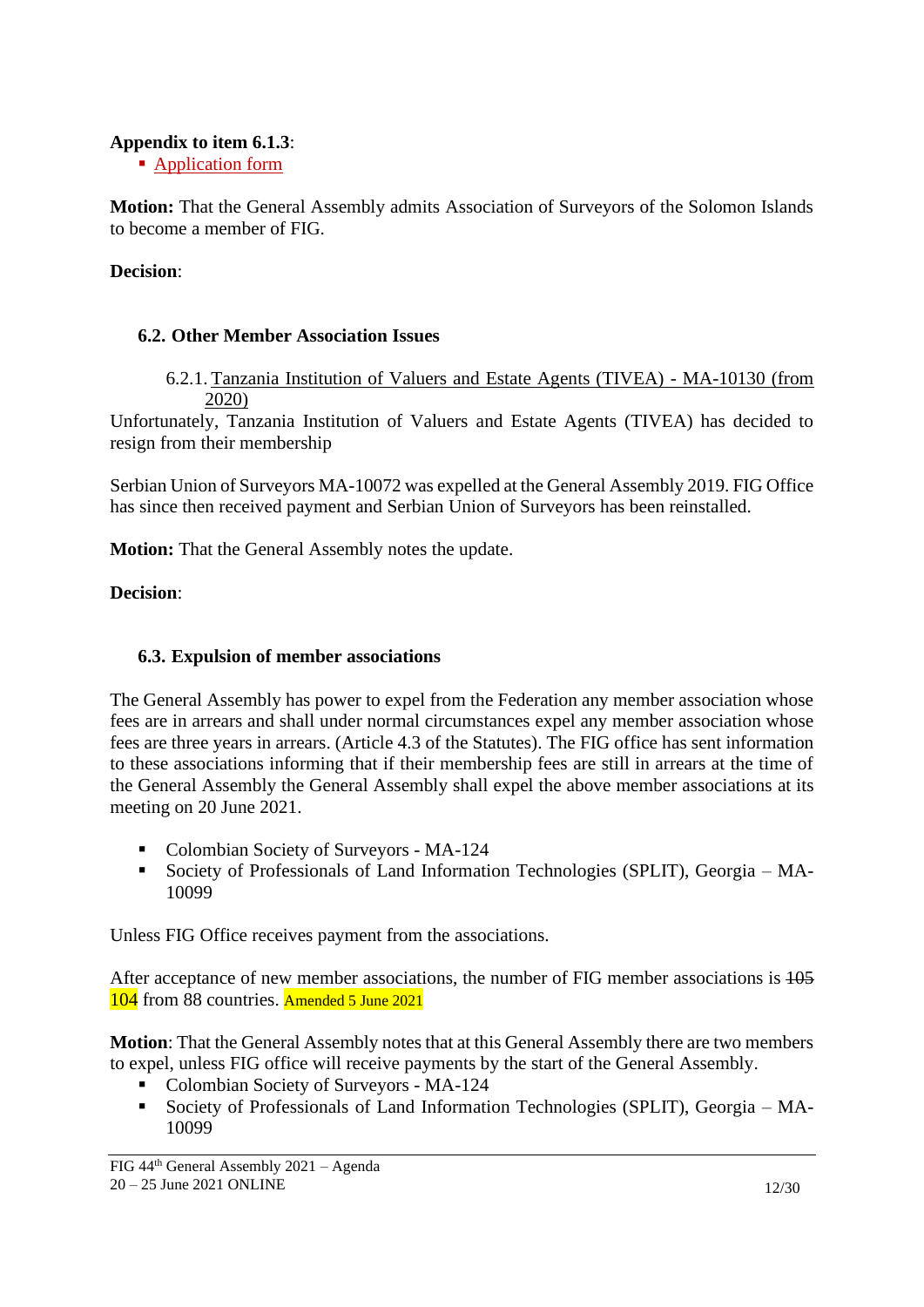### **Decision/Action**:

## **6.4. Suspended status 2020 and 2021**

In accordance with its administrative measures, FIG Council, has deferred to continue for 2020 and 2021 the issuance of a membership subscription invoice to the following members and FIG Council deem their membership to be in suspension:

- the Order of Syrian Engineers and Architects, OSEA as all efforts to maintain contact with them has not yielded results and will deem their membership in suspension giving due consideration to its internal situation.
- Licensed Surveyors Association in Palestine

Council has decided to also move

■ Iranian Society of Surveyors (ISS)

to suspended status as again an international ban makes it impossible for them to transfer the registration fee.

The situation with these associations will be reconsidered by Council again in 2022.

**Motion**: That the General Assembly notes the members in suspension.

#### **Decision**:

#### **6.5. Other membership issues**

#### 6.5.1. Affiliate members

There has been one application for affiliate membership since the General Assembly 2019.

■ Real Estate Administration of Montenegro AF-20071 *(from 2020)* 

Two affiliate members have been expelled:

- State Geodetic Administration of Republic of Croatia AF-20042 *(2021)*
- National Survey Authority (NSA), Oman, AF-20067 *(2021)*

After these changes the number of Affiliate members is 44 from 43 countries.

#### 6.5.2. Corporate members

FIG Council has admitted one application for corporate membership:

▪ AlmatyGeoCenter, Kazakhstan, CM-30075 *(2021)*

SuperMap, China, has changed their corporate member level from gold (category B) to bronze (category D) *(2020)*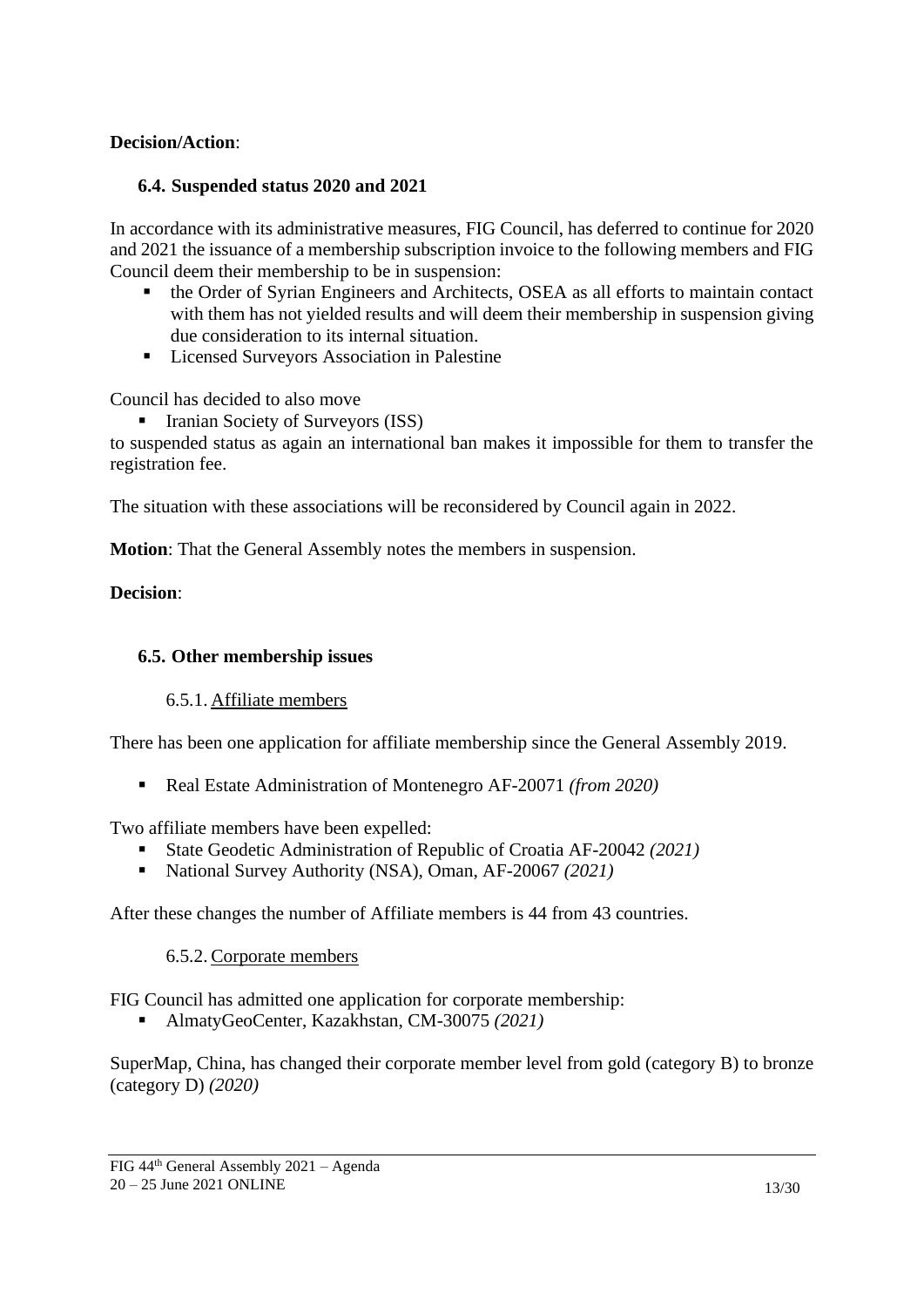Geoweb S.p.A, Italy has changed their corporate member level from silver (category C) to basic level (category E) *(2020)*

FIG Council has expelled the following members due to lack of payment of membership fee:

- Géographie, Topographie, Hydraulique, Energie et Construction (GEOTHECO), Uganda, CM-30062
- Génie Congo Sarl, Democratic Republic of the Congo, CM-30063
- M/s. Survey Scale Pvt. Limited. Pakistan, CM-30065
- Branco Etera Kazakhstan, CM-30055
- M/s Accord Marine Surveyors & Consultants, India, CM 30066
- RKSoft Mühendislik Bilgisayar Programiama Egitim Dan. Ith Ltd, Turkey, CM-30070

COWI – Corporate member category D- Bronze level has unfortunately terminated its membership per 31.12.2020.

Thomsen Reuters (Earlier ILS) – Corporate member Category C – Silver Level has decided to terminate their membership.

After these changes, the number of corporate members is now 22.

## 6.5.3. Academic members

FIG Council has admitted five applications to become Academic member since the General Assembly 2019:

- **•** The University Southern Mississippi Hydrographic Science Research Center, USA, AC-40152 *(from 2020)*
- University of Architecture, Civil Engineering and Geodesy (UACEG), Bulgaria, AC-40153 *(from 2020)*
- University of Glasgow, Scotland, AC40154 *(from 2020)*
- Institut Teknologi Sumatera, Geomatics Engineering, Indonesia, AC-40155 *(new from 2021)*
- Institut Agronomique et Vétérinaire Hassan 2, Rabat, Morocco, AC-40118 *(reinstalled)*

The payment structure of the Academic Members was changed in 2013 so that Academic Members would be invoiced every 4 years instead of every year. The four-year payment will reward the members with a 50% discount. Academic members were invoiced in 2014, and again in 2018.

The number of Academic Members after these changes is 89 from 51 countries.

## 6.5.4. Correspondents

The number of correspondent members has increased from four to five. The current correspondents are coming from Maldives, Pakistan, Rwanda and Tonga.

One new correspondent has been admitted:

Society of Geodetic Engineers, Geomatics and Surveyors of Venezuela (SIGGMA) – a recently formed new association for surveyors in and outside Venezuela. As a result of the very deep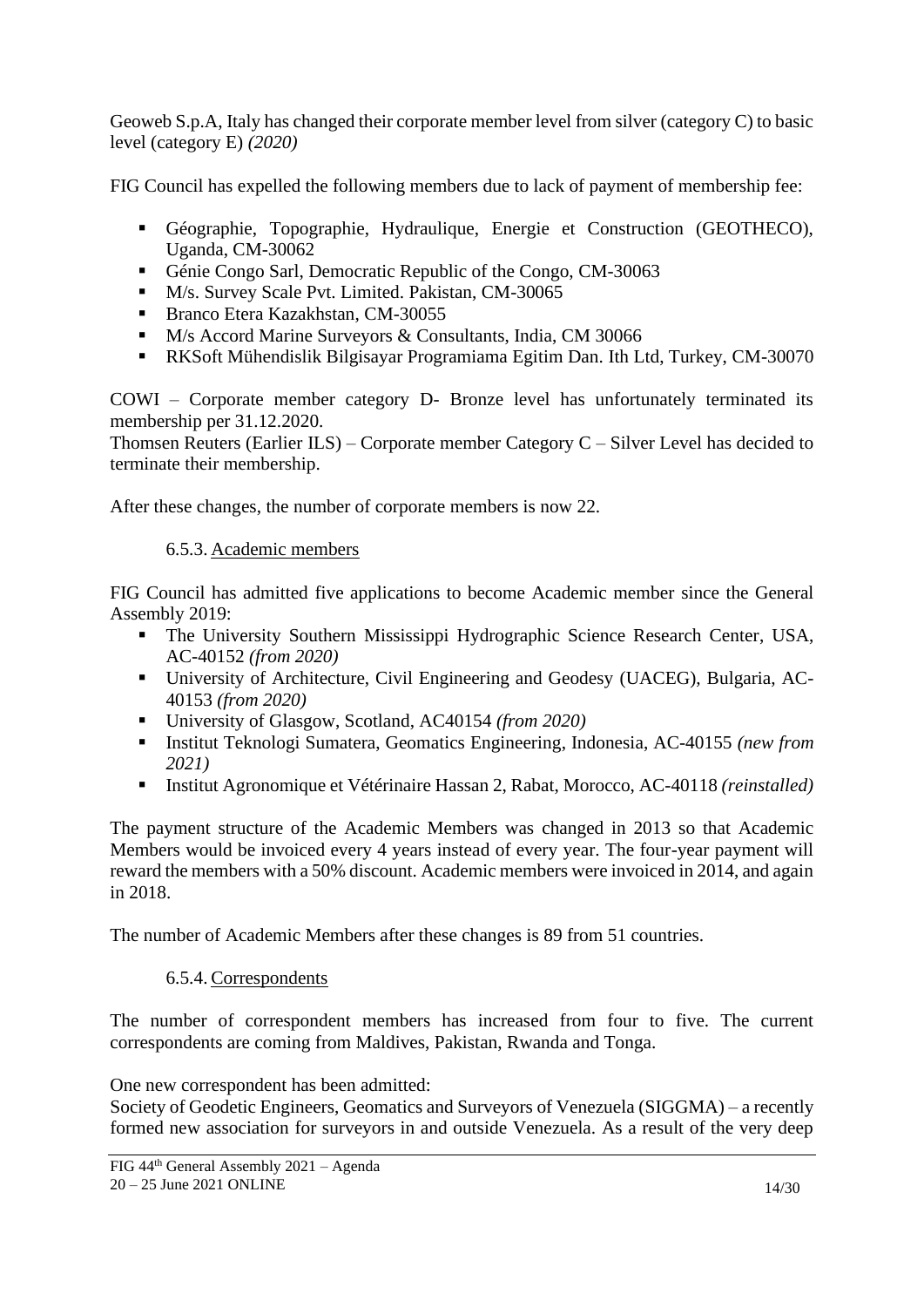economical and political crisis in Venezuela, many professionals and students have had to move worldwide. The exodus is between 5 and 6 million people.

Nowadays many surveyors, geodesists, geomatics, geospatial professionals, and students are trying to settle down in different countries. SIGGMA was created to gather and provide strategic support to all of them.

As long as the society is under development Council has decided to include them as correspondent member, working towards becoming a member association over time.

**Motion:** That the General Assembly notes the actions that the Council has taken with other membership matters.

## **Decision**:

### <span id="page-14-0"></span>**7. PRESIDENT'S REPORT 2020 and 2021**

President Rudolf Staiger has prepared the President's report on the activities of the Federation since the General Assembly in Hanoi, Vietnam April, 2019.

### **Appendix to item 7**:

- **[Presidents report](https://fig.net/organisation/general_assembly/agendas_and_minutes/2020/pres_report.asp) 2020**
- $\blacksquare$  Presidents report 2021 (to be added)

All members and individuals interested in FIG have the option and are encouraged to comment and ask questions in advance and the latest on **10 June 2021** The link to the form: <https://forms.gle/2fu45zdn7J9zoFFv8>

**Motion**: That the General Assembly accepts the President's report 2020-2021.

### **Decision**:

### <span id="page-14-1"></span>**8. APPOINTMENT OF HONORARY MEMBERS** *(agenda item from 2020)*

The Council has received three nominations for Honorary Members:

- **·** The Royal Institution of Chartered Surveyors (RICS) UK has nominated Dr Robin McLaren
- **•** The International Institution for the History of Surveying and Measurement, together with FIG Council, has nominated Mr. Jim Smith
- FIG Foundation, together with FIG Council, has nominated Prof. Michael Barry

Appendix to agenda item 8: The nomination letters for:

- [Dr Robin McLaren](https://fig.net/organisation/general_assembly/agendas_and_minutes/2020/agenda/app_08_01_hon_mem_mclaren_nomination2020.pdf)
- **■** Mr. [Jim Smith](https://fig.net/organisation/general_assembly/agendas_and_minutes/2020/agenda/app_08_02_Jim_Smith-honorary-member_motivation.pdf)
- [Prof. Michael Barry](https://fig.net/organisation/general_assembly/agendas_and_minutes/2020/agenda/app_08_03_Mike_Barry_nomination_letter.pdf)

According to the Statutes paragraph 3.1.7 *an individual who has materially assisted the development and promotion of the surveying profession at the international level can be appointed as an honorary member*. Nomination for this appointment shall be made by a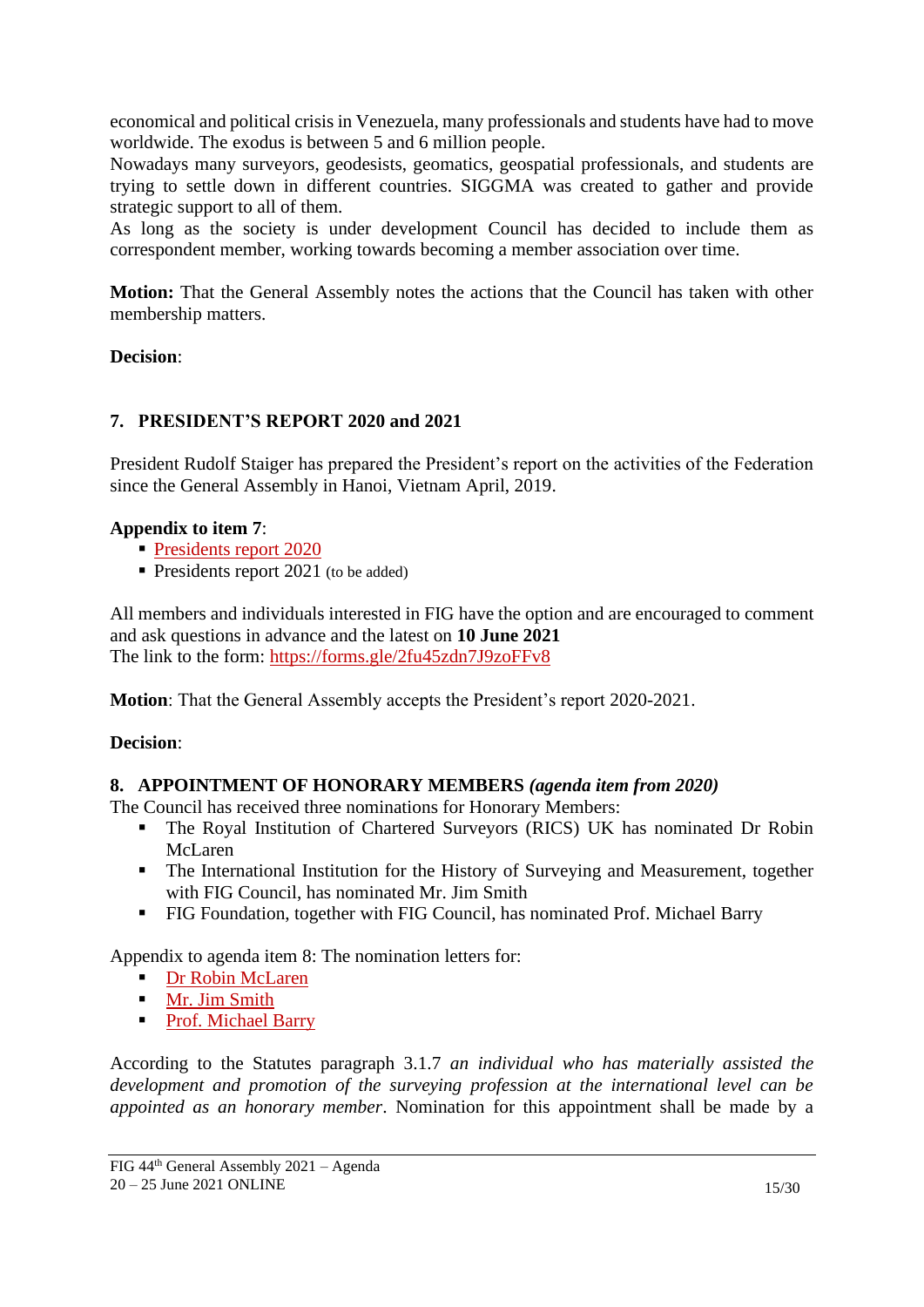member association or the Council, which will consider it and submit it to a vote of the General Assembly.

The Council has considered all three proposals and decided to propose to the General Assembly that it appoints Dr Robin McLaren, Mr. Jim Smith and Prof. Michael Barry as Honorary Members of the Federation for the outstanding services they have provided to the Federation in different positions and functions.

**Motion**: That FIG Council appoints Dr Robin McLaren, Mr Jim Smith and Prof. Michael Barry as Honorary Members of FIG.

## **Decision**:

## <span id="page-15-0"></span>**9. CO-OPERATION WITH THE UNITED NATIONS AND THE WORLD BANK**

Update from 2019-2020 can be found here: [https://fig.net/organisation/general\\_assembly/agendas\\_and\\_minutes/2020/agenda.asp#9](https://fig.net/organisation/general_assembly/agendas_and_minutes/2020/agenda.asp#9)

## **Update 2020-2021**

FIG has continued to collaborate with the World Bank and various agencies and structures within the United Nations.

The main activities in the co-operation with the United Nations and the World Bank during this period have been:

Participation to FAO and the Voluntary Guidelines, VGGT.

Under a Letter of Agreement, several sessions were planned for the FIG Working Week 2020. Instead, a webinar was successfully held in June 2020 on land consolidation legislation – FAO legal guide and its application at country level with more than 550 participants.

Again in 2021 joint FIG/FAO sessions are included in the technical programme of FIG e-Working Week.

Participation to Global Land Tool Network GLTN:

- Co-lead of Global Land Tool Network Professional Cluster 2019-2020, together with Arab Union
- At the GLTN partners meeting in December 2020 the Professional Bodies cluster again elected FIG to be co-lead of the cluster for the term 2021-2022.
- Co-Lead on two activities:
	- o A conceptual framework on urban-rural land linkages has been completed *report has been finalised.*
	- o A manual on valuation of unregistered lands has been completed
- Participation in the GLTN International Advisory Board
- Participation in the GLTN Steering Committee
- Special sessions in the e-Working Week technical programme

Participation to the work of UN-GGIM

- UN-GGIM-Geospatial Societies – FIG has taken over the chairmanship of UN-GGIM Geospatial Societies for the term 2020-21.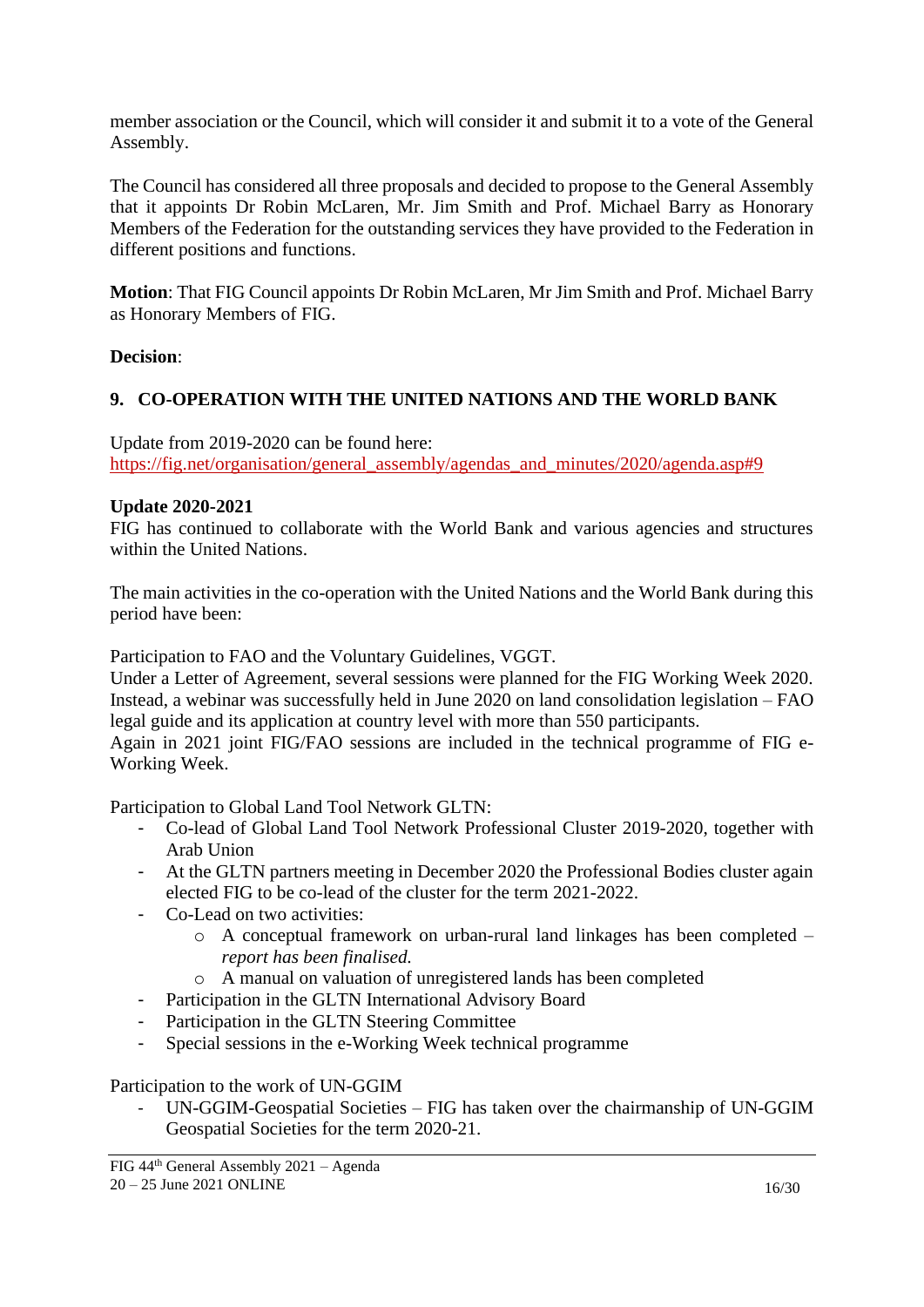- Expert Group on Land Administration
- Associate member of Sub-committee on Geodesy
- Participation at the ninth Session of the United Nations Committee of Experts on Global Geospatial Information Management in New York, USA, August 2019

Participation to the work of the International Committee on Global Navigation Satellite Systems (ICG)

Participation to UN-OOSA, Co-chairing WG-D

FIG had planned participation at the World Bank Conference in March 2020 which was cancelled in 2020 due to COVID 19. FIG had planned a side event.

**Motion**: That the General Assembly adopts the report on the co-operation between FIG and the United Nations, its agencies and the World Bank and records its thanks to all those who have contributed to this co-operation

### **Decision**:

## <span id="page-16-0"></span>**10. LIAISON WITH INTERNATIONAL PROFESSIONAL ORGANISATIONS**

Update from 2019-20 can be found here: [https://fig.net/organisation/general\\_assembly/agendas\\_and\\_minutes/2020/agenda.asp#10](https://fig.net/organisation/general_assembly/agendas_and_minutes/2020/agenda.asp#10)

The Joint Board of Spatial Information Societies JB-GIS was formally established during the FIG Working Week in Cairo in 2005. The name was in 2017 changed to UN-GGIM-Geospatial Societies. The Geospatial Societies meet annually during the United Nations Committee of Experts on Global Geospatial Information Management meetings.

The meeting of UN-GGIM-GS in 2020 was held online.

FIG has taken over the lead of UN-GGIM-GS for the two year term (08.2020-08.2022) FIG has collaborative MoUs with several organizations who are part of the Geospatial Societies.

FIG has further bilateral agreements of co-operation with several other international associations like ECCE, ISM, IFHP, CIB, IAO, IHO, ION, ICEC, FIABCI, IFHS, PAIGH, PAQS, and UIA.

FIG Chair of Commission 10, Alan Muse, has been appointed chair of the International Construction Measurement Standards Standard Setting Committee. FIG is represented on the ICMS Trustee Board by the President.

FIG is represented in International Land Measurement Standard Coalition by Mr. Maurice Barbieri.

FIG is member of the Ethics Standard Committee.

FIG is a member of the International Council for Science (ICSU) and is working together with ISO and International Valuation Standards Committee (IVSC) on standards.

FIG 44th General Assembly 2021 – Agenda  $20 - 25$  June 2021 ONLINE 17/30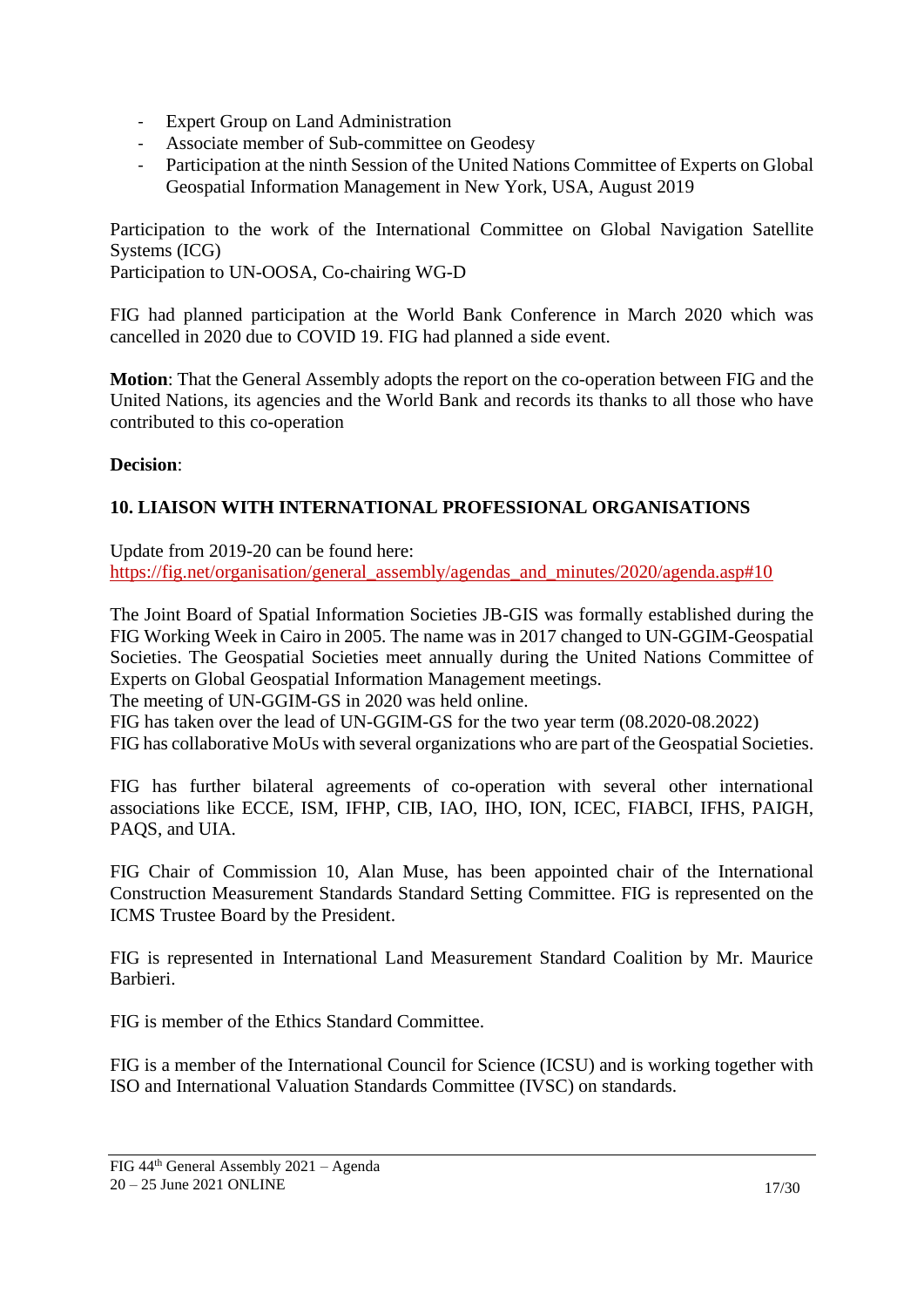Again in 2021 there were various activities around the world [celebrating Global Surveyors day](https://fig.net/news/news_2021/03_surveyors_day.asp) on and around 21 March 2021

**Motion**: That the General Assembly records the report on the liaison with other international associations.

### **Decision**:

#### <span id="page-17-0"></span>**11. FIG ACCOUNTS FOR 2019 AND 2020, AUDITOR'S REPORTS AND BUDGETS 2021-2024**

FIG President Rudolf Staiger will present the report to the General Assembly. This report includes the auditor's report from 2019 and 2020, official accounts (income statement 2019 and 2020) and balance sheet at 31 December 2020, an updated budget for 2021 and proposals for budgets 2022-2024 and proposal for membership fees for member associations in 2022 and 2023. Since the General Assembly 2020 was postponed, the 2020 budget was agreed by FIG Council on behalf of the General Assembly.

#### **Appendix to item 11:**

Appendix 2021:

• [Report on Financial Issues](http://fig.net/organisation/general_assembly/agendas_and_minutes/2021/agenda/app_11_44th_FIG_GA_Finance_Paper.pdf) (including 2020 accounts and budgets 2021-2024)

Annexes:

- [11A](http://fig.net/organisation/general_assembly/agendas_and_minutes/2021/agenda/app_11_A_audited_financial_statement_2020.pdf.pdf) Auditor's Report, Income Statement for 2020 and Balance Sheet at 31 December 2020.
- **[11B](http://fig.net/organisation/general_assembly/agendas_and_minutes/2021/agenda/app_11_B_2021-24_budgets_GA.pdf.pdf)** FIG Result 2020 and FIG Budgets 2021-2024
- **11C** List of member associations whose membership fees are in arrears for 2020 and earlier and that are not allowed to vote - to be published on the FIG web site **1 June 2021** (in roll call).

*Appendix from the General Assembly 2020: [https://fig.net/organisation/general\\_assembly/agendas\\_and\\_minutes/2020/agenda.asp#11](https://fig.net/organisation/general_assembly/agendas_and_minutes/2020/agenda.asp#11)*

Please comment and ask questions in advance and the latest on 10 June 2021 The link to the form is:<https://forms.gle/2fu45zdn7J9zoFFv8>

**Motion**: That the General Assembly

- adopts the audited accounts for 2019 and 2020
- adopts the Finance Reports from 2019 and 2020, and
- adopts budgets for 2021–2024

#### **Decision**:

### <span id="page-17-1"></span>**12. SUBSCRIPTION RATES FOR 2022 AND 2023**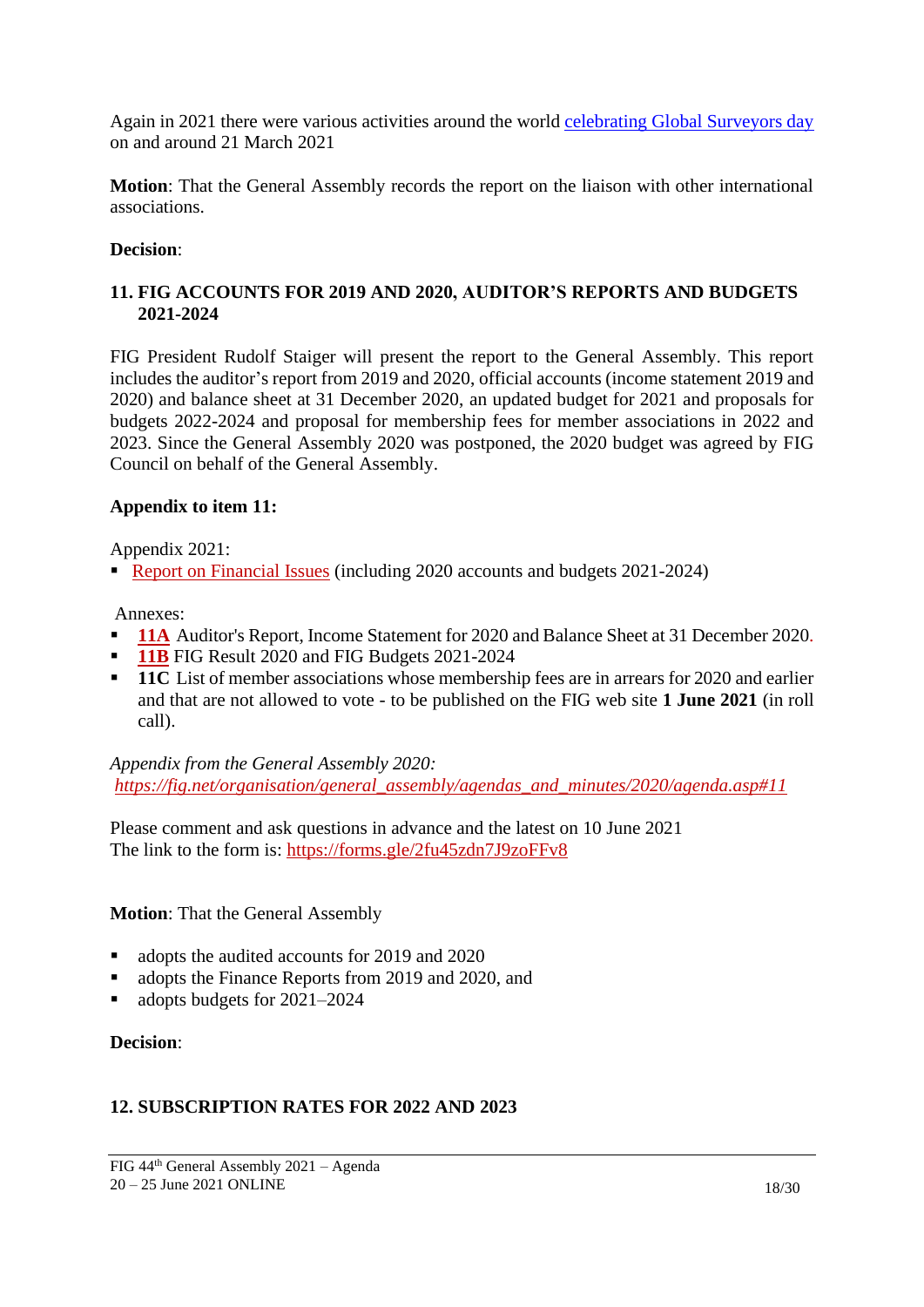The General Assembly has to set levels of fees for member associations two years in advance of the year in which they become payable. Fees are payable in respect of each individual member up to a maximum of 5,500 members. Membership fees have been discussed as part of the finance report, **appendix to item 11**.

| Year | Per capita fee                             | <b>Minimum</b> fee | <b>Maximum</b> fee |
|------|--------------------------------------------|--------------------|--------------------|
| 2021 | €4.80 per member up to a 25 members or €50 |                    | 5,500 members      |
|      | maximum of $5,500$ members (whichever is   |                    | (E26,400)          |
|      | Member associations from greater)          |                    |                    |
|      | countries listed by the World              |                    |                    |
|      | Bank as low-income economies               |                    |                    |
|      | or lower-middle-income                     |                    |                    |
|      | economies shall pay $\epsilon$ 2.40 per    |                    |                    |
|      | member up to a maximum of                  |                    |                    |
|      | 5,500 members.                             |                    |                    |

The 2019 General Assembly approved membership fees for 2021 as follows:

The World Bank lists of the low-income economies and the lower-middle-income economies are available at: [http://data.worldbank.org/about/country-classifications/country-and-lending](http://data.worldbank.org/about/country-classifications/country-and-lending-groups)[groups](http://data.worldbank.org/about/country-classifications/country-and-lending-groups) 

The General Assembly decided in 2017 to increase subscription fees with 8% for 2019 after subscription fees have been kept at the same level for the years 2012-2018. In 2018 and 2019 the General Assembly agreed to keep the level from 2019 for the 2020 and 2021 subscriptions, and Council suggest keeping this same rate for both 2022 and 2023.

**Motion**: That the General Assembly adopts following membership fees payable by member associations in 2022 and 2023:

| Year     | Per capita fee                             | <b>Minimum</b> fee | <b>Maximum</b> fee |
|----------|--------------------------------------------|--------------------|--------------------|
| $2022 +$ | €4.80 per member up to a 25 members or €50 |                    | 5,500 members      |
| 2023     | maximum of $5,500$ members (whichever is   |                    | (E26,400)          |
|          | Member associations from                   | greater)           |                    |
|          | countries listed by the World              |                    |                    |
|          | Bank as low-income economies               |                    |                    |
|          | or lower-middle-income                     |                    |                    |
|          | economies shall pay $\epsilon$ 2.40 per    |                    |                    |
|          | member up to a maximum of                  |                    |                    |
|          | 5,500 members.                             |                    |                    |

**Decision**:

## <span id="page-18-0"></span>**13. FIG FOUNDATION**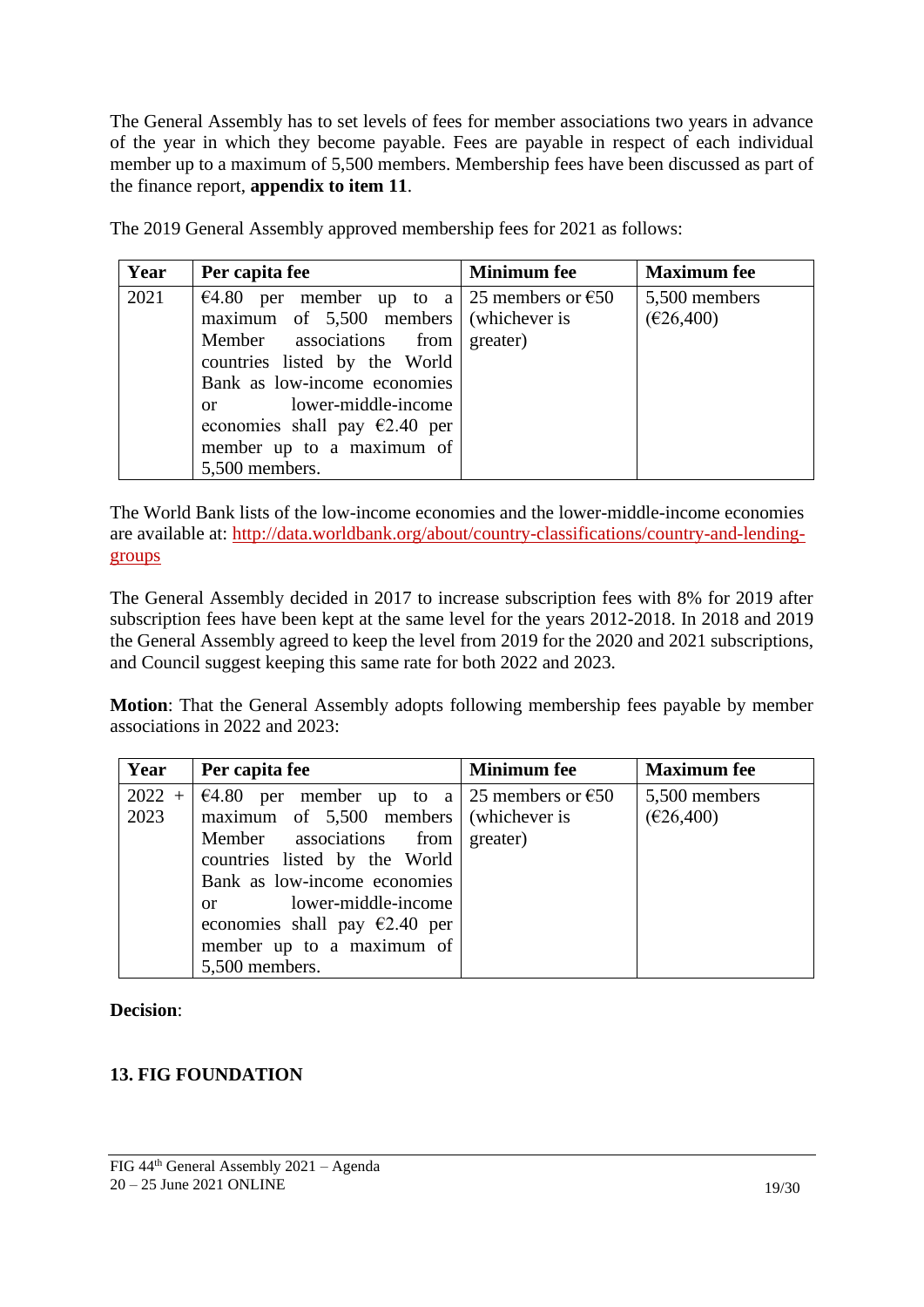Mr. John Hohol, President of the FIG Foundation has prepared a written report on the FIG Foundation activities in 2020.

## **Appendix to item 13**:

- [Written report](http://fig.net/organisation/general_assembly/agendas_and_minutes/2021/agenda/app_13_01_2020_GA_report_foundation.pdf) of the FIG Foundation activities 2020-2021
- [Financial result 2020](http://fig.net/organisation/general_assembly/agendas_and_minutes/2021/agenda/app_13_02_FIG_Foundation_financial_statement_2020.pdf)
- Video presentation (to be added 20 May 2021)

*Reports from the General Assembly 2020:*

- *[Written report of the FIG Foundation activities 2019-2020](https://fig.net/organisation/general_assembly/agendas_and_minutes/2020/agenda/app_13_01_2019_GA_report_foundation.pdf)*
- *[Financial result 2019](https://fig.net/organisation/general_assembly/agendas_and_minutes/2020/agenda/app_13_02_FIG_Foundation_financial_statement_2019.pdf)*

Please comment and ask questions in advance and the latest on 10 June 2021 The link to the form is:<https://forms.gle/2fu45zdn7J9zoFFv8>

**Motion**: That the General Assembly adopts the written reports from both 2020 and 2021 of the President of the FIG Foundation and records its thanks to the President and members of the Board of Directors of the FIG Foundation for their past year's work

#### **Decision**:

### <span id="page-19-0"></span>**14. FIG COMMISSIONS**

The Commission Chairs have prepared a written report for each commission which are attached to this agenda item. There will be no oral reports following the written reports, so delegates are asked to read the reports carefully. Instead during general assembly session 4 all chairs will be ready to respond to questions and comments from the delegates.

#### **Appendix to item 14**:

Commission reports 2021:

- 
- Commission  $2 \frac{\overline{report}}{\overline{report}}$  $2 \frac{\overline{report}}{\overline{report}}$  $2 \frac{\overline{report}}{\overline{report}}$  [video presentation](https://youtu.be/V-8jDyDcSt4)
- 
- 
- 
- 
- 
- **•** Commission  $8 -$  <u>[report](http://fig.net/organisation/general_assembly/agendas_and_minutes/2021/agenda/app_14_08_com8_report_ga_2021.pdf)</u>
- 
- 

• Commission  $1$  – [report](http://fig.net/organisation/general_assembly/agendas_and_minutes/2021/agenda/app_14_01_com1_report_ga_2021.pdf) video presentation (to be added)

- 
- Commission  $3$  [report](http://fig.net/organisation/general_assembly/agendas_and_minutes/2021/agenda/app_14_03_com3_report_ga_2021.pdf) [video presentation](https://youtu.be/T7FrSk0oq_o)
- Commission  $4 \frac{report}{\text{video presentation}}$  $4 \frac{report}{\text{video presentation}}$  $4 \frac{report}{\text{video presentation}}$  (to be added)
- Commission  $5$  [report](http://fig.net/organisation/general_assembly/agendas_and_minutes/2021/agenda/app_14_05_com5_report_ga_2021.pdf) [video presentation](https://youtu.be/X_DBDMCC5rU)
- Commission  $6$  [report](http://fig.net/organisation/general_assembly/agendas_and_minutes/2021/agenda/app_14_06_com6_report_ga_2021.pdf) [video presentation](https://youtu.be/OIQ0yKqQMvM)
- Commission 7 report video presentation (to be added)

• Commission  $9$  – [report](http://fig.net/organisation/general_assembly/agendas_and_minutes/2021/agenda/app_14_08_com8_report_ga_2021.pdf) video presentation (to be added) ■ Commission 10– <u>[report](http://fig.net/organisation/general_assembly/agendas_and_minutes/2021/agenda/app_14_10_com10_report_ga_2021.pdf)</u> video presentation (to be added)

*Commission reports from 2020: [https://fig.net/organisation/general\\_assembly/agendas\\_and\\_minutes/2020/agenda.asp#14](https://fig.net/organisation/general_assembly/agendas_and_minutes/2020/agenda.asp#14)*

Please comment and ask questions in advance and the latest on 10 June 2021 The link to the form is:<https://forms.gle/2fu45zdn7J9zoFFv8>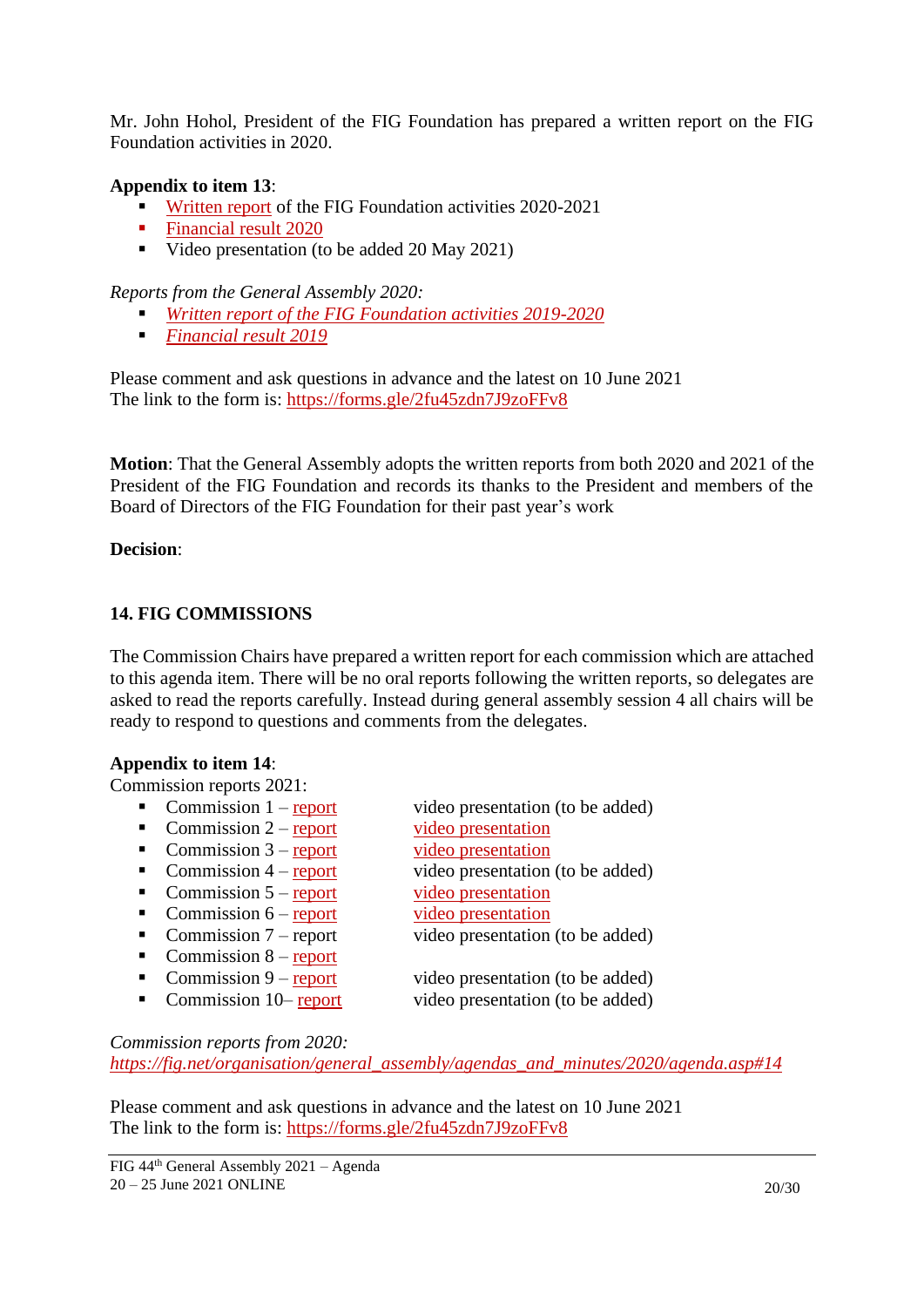**Motion**: That the General Assembly adopts the written reports of the Commission Chairs and records its thanks to the chairs and other officers of the Commissions for their ongoing contributions.

### **Decision**:

## <span id="page-20-0"></span>**15. FIG NETWORKS AND PERMANENT INSTITUTIONS**

### **15.1. Young Surveyors Network**

FIG Young Surveyors Network was for the term 2019-2020 chaired by Ms. Melissa Harrington. In 2021 Kwabena Asiama took over as chair of YSN. Attached to this agenda is a report on the FIG Young Surveyors activities during the past yeasr. The Chair of the Young Surveyors Network will be ready during general assembly session 4 to respond to questions and comments from the delegates.

### **Appendix to item 15.1**

2021 Young Surveyors Report –  $\frac{report}{report}$  $\frac{report}{report}$  $\frac{report}{report}$  video presentation (to be added)

▪ *2020: [Young Surveyors Report](https://fig.net/organisation/general_assembly/agendas_and_minutes/2020/agenda/app_15__01_YSN_ga_2020.pdf)*

Please comment and ask questions in advance and the latest on 10 June 2021 The link to the form is:<https://forms.gle/2fu45zdn7J9zoFFv8>

**Motion**: that the General Assembly adopts the written reports, and thanks all the many active Young Surveyors.

### **Decision**

## **15.2. Standards Network**

The Chair of the network, David Martin has prepared a written report to the General Assembly of the activities 2019-21. The Chair of the Standards Network will be ready during general assembly session 4 to respond to questions and comments from the delegates.

## **Appendix to item 15.2** –

- 2021: Standards Network Report report video presentation (to be added)
- *2020: [Standards Network Report](https://fig.net/organisation/general_assembly/agendas_and_minutes/2020/agenda/app_15_02_Standards_Network_report%20_ga_2020.pdf)*

Please comment and ask questions in advance to the Standards Network and the latest on 10 June 2021

The link to the form is:<https://forms.gle/2fu45zdn7J9zoFFv8>

**Motion**: That the General Assembly adopts the written report from the Network and records its thanks to the Chair of the Network and its members.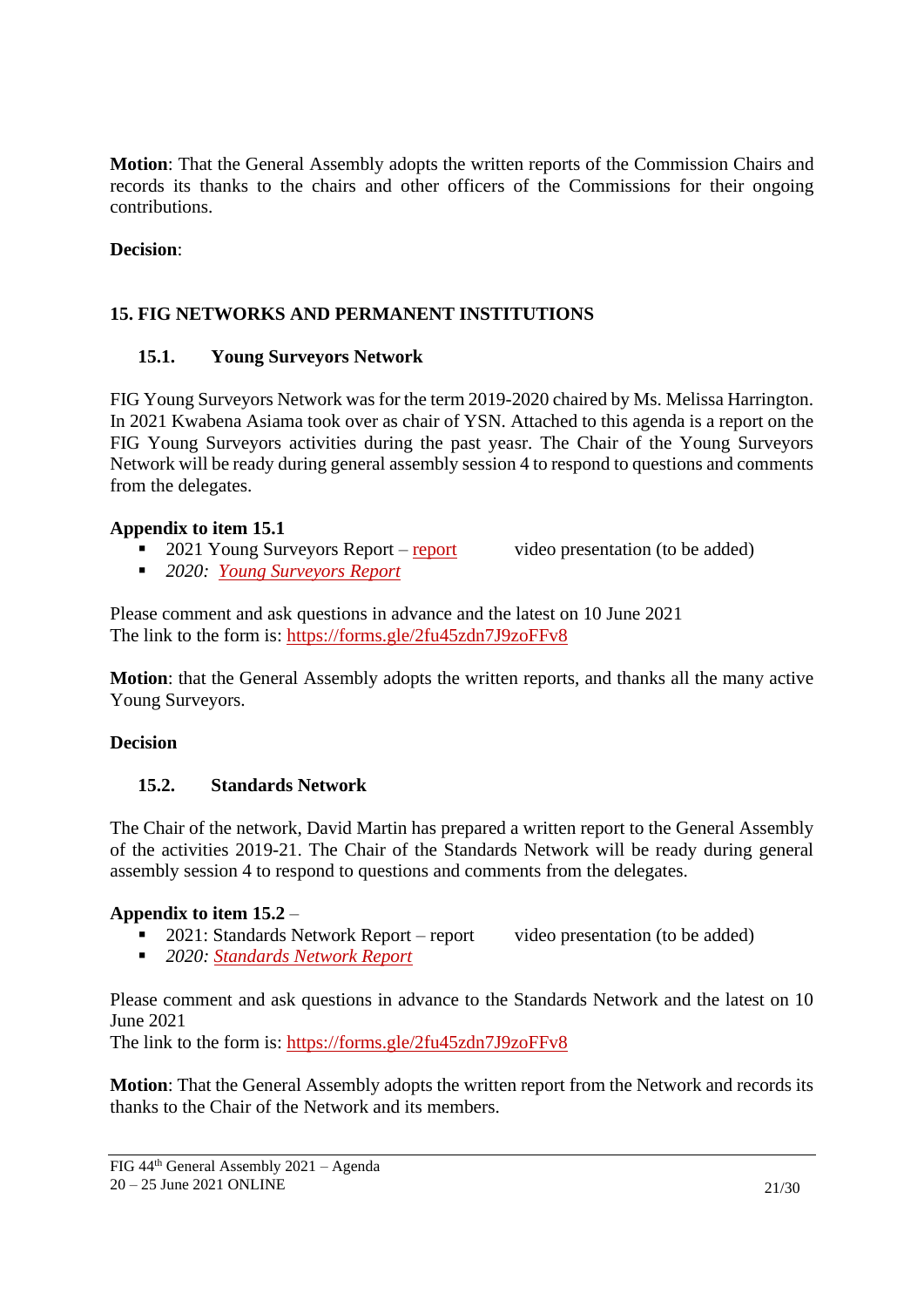## **Decision**:

### **15.3. FIG Regional Capacity Development Networks**

The chairs of the two networks have prepared a written report on the status of the networks. The Chairs of the Network will be ready during general assembly session 4 to respond to questions and comments from the delegates.

### **Appendix to item 15.3** –

2021:

- Africa Network (Jennifer Whittal) [report](http://fig.net/organisation/general_assembly/agendas_and_minutes/2021/agenda/app_15_03_FIG-ARN_Report_ga_2021.pdf) [video presentation](https://youtu.be/O4fv_y4ITyA)
- Asia/Pacific Network (Rob Sarib) [report](http://fig.net/organisation/general_assembly/agendas_and_minutes/2021/agenda/app_15_03_FIG-AP-CDN_GA_Report_2021.pdf) and presentation

*2020:*

- *[Africa Network](https://fig.net/organisation/general_assembly/agendas_and_minutes/2020/agenda/app_15_03_FIG-ARN_Report_ga_2020.pdf) (Jennifer Whittal)*
- *[Asia/Pacific Network](https://fig.net/organisation/general_assembly/agendas_and_minutes/2020/agenda/app_15_03_FIG-AP-CDN_GA_Report_2020.pdf) (Rob Sarib)*

Please comment and ask questions in advance and the latest on 10 June 2021 The link to the form is:<https://forms.gle/2fu45zdn7J9zoFFv8>

**Motion**: That the General Assembly adopts the written report from the networks and records its thanks to the Chair of the Network and its members.

#### **Decision**:

### **15.4. International Office of Cadastre and Land Records (Office International du Cadastre et du Régime Foncier) OICRF**

Prof. Dr. Christiaan Lemmen, Director of OICRF has prepared a written report on the OICRF activities. The Chair of the Permanent Institution will be ready during general assembly session 4 to respond to questions and comments from the delegates.

**Appendix to item 15.4**: 2021 OICRF [report](http://fig.net/organisation/general_assembly/agendas_and_minutes/2021/agenda/app_15_04_OICRFreport_ga_2021.pdf) video presentation (to be added)

*2020:* [OICRF Report](https://fig.net/organisation/general_assembly/agendas_and_minutes/2020/agenda/app_15_04_OICRFreport_ga_2020.pdf)

Please comment and ask questions in advance and the latest on 10 June 2021 The link to the form is:<https://forms.gle/2fu45zdn7J9zoFFv8>

**Motion**: That the General Assembly adopts the report and records its thanks to the members of OICRF for their past year's work and contribution.

### **Decision**:

FIG 44th General Assembly 2021 – Agenda  $20 - 25$  June 2021 ONLINE 22/30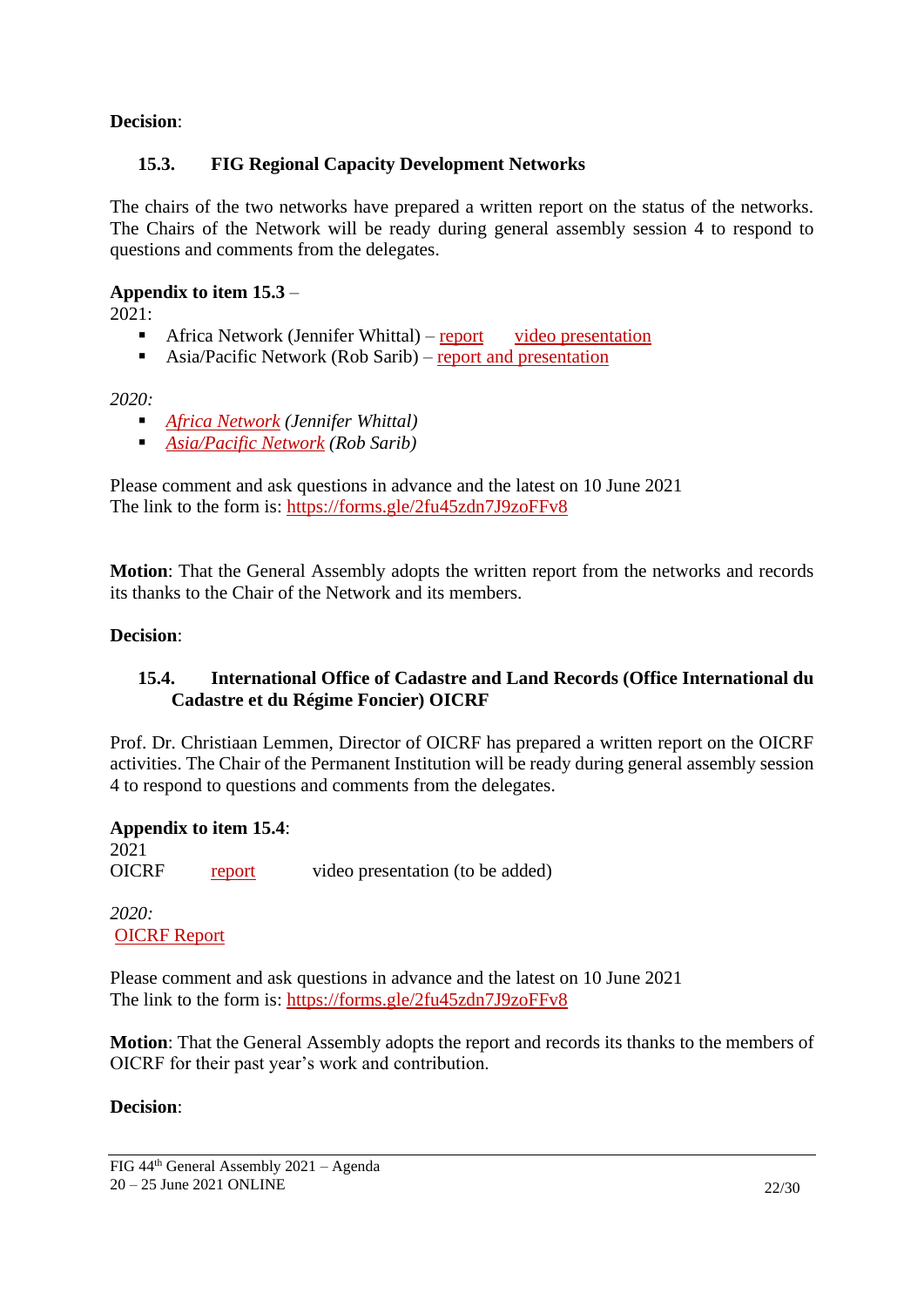### **15.5. International Institution for the History of Surveying and Measurement, Permanent Institution of FIG**

Mr. Jan de Graeve, Director of the IIHSM, Mr. John Brock and Mr. Jim Smith have prepared a report on the IIHSM. Representatives of the Network will be ready during general assembly session 4 to respond to questions and comments from the delegates.

### **Appendix to item 15.5**:

2021: [Report](http://fig.net/organisation/general_assembly/agendas_and_minutes/2021/agenda/app_15_05_IIHSM-history_report_FIG-GA_2021.pdf) *2020:* [Report from the International Institution for the History of Surveying and Measurement,](https://fig.net/organisation/general_assembly/agendas_and_minutes/2020/agenda/app_15_05_iihsm_report_ga_2020.pdf)  [Permanent Institution of FIG](https://fig.net/organisation/general_assembly/agendas_and_minutes/2020/agenda/app_15_05_iihsm_report_ga_2020.pdf)

Please comment and ask questions in advance and the latest on 10 June 2021 The link to the form is:<https://forms.gle/2fu45zdn7J9zoFFv8>

**Motion**: That the General Assembly adopts the report and records its thanks to the Director and the members of the permanent institution for their past year's work and contribution.

### **Decision**:

### <span id="page-22-0"></span>**16. TASK FORCE ON FIG AND THE SUSTAINABLE DEVELOPMENT GOALS**

The Council has established two new Task Forces for 2019-2022. The first Task Force will focus on FIG and the Sustainable Development Goals. This Task Force is chaired by Ms. Paula Dijkstra from the Netherlands. The Task Force has organised several sessions in the technical programme at the e-Working Week. The Chair of the Task force has submitted a written report and will be ready during general assembly session 4 to respond to questions and comments from the delegates.

## **Appendix to item 16**: **2021:** [Report](http://fig.net/organisation/general_assembly/agendas_and_minutes/2021/agenda/app_16_TF-SDGs_report_GA_2021.pdf) [Presentation](http://fig.net/organisation/general_assembly/agendas_and_minutes/2021/agenda/app_16_TF-SDGs_presentation_ga_2021.pdf)

*2020: [Report from the Task Force on FIG and the Sustainable Development Goals](https://fig.net/organisation/general_assembly/agendas_and_minutes/2020/agenda/app_16_TF-SDGs_report_GA_2020.pdf)*

Please comment and ask questions in advance and the latest on 10 June 2021 The link to the form is:<https://forms.gle/2fu45zdn7J9zoFFv8>

**Motion**: That the General Assembly records the report and notes the updates.

### **Decision**:

### <span id="page-22-1"></span>**17. TASK FORCE ON FIG GOVERNANCE**

The Task Force on the Future Governance of FIG is an internal Task Force focusing on an evaluation and proposal of potential changes of the current FIG Governance. Chaired by Vice President Diane Dumashie, it draws upon the work from earlier Task Forces, including the TF on Commission Structure. It aims to investigate the structure of the federation.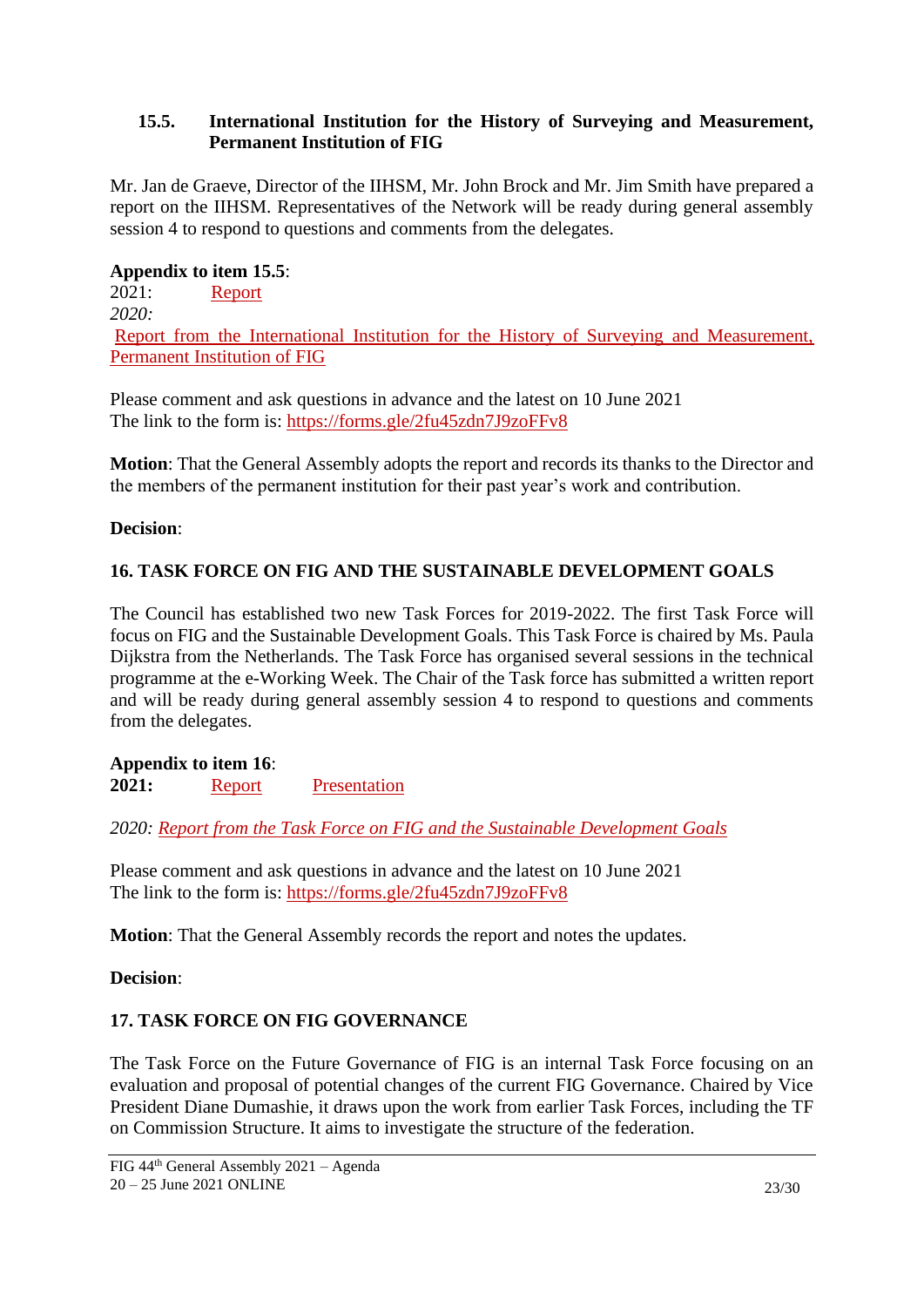The Task Force has conducted several consultation rounds. A first round with the purpose to narrow down the topic, which resulted in the definition of three main areas and seven subtopics; and a second round to get comments on these seven sub topics. Findings and recommendations are collected in the Task Force report.

## **17.1. Task Force report and Council response**

FIG Council has prepared a written response to the report and to its recommendations.

On 25 June 2021 there will be a General Assembly session concentrating on the findings of the report and the Council response. Delegates and others are encouraged to take active part in this session.

## **Appendix to item 17.1**:

- Task Force Report [of FIG Governance](http://fig.net/organisation/general_assembly/agendas_and_minutes/2021/agenda/app_17_01_tf-governance_report_ga_2021.pdf)
- [Council response to the report](http://fig.net/organisation/general_assembly/agendas_and_minutes/2021/agenda/app_17_01_tf-governance_council_response_2021.pdf)

More information about the Task Force can be found at: [https://fig.net/organisation/general\\_assembly/task\\_force/governance\\_19-22.asp](https://fig.net/organisation/general_assembly/task_force/governance_19-22.asp)

Please comment and ask questions to the report and to the Council response in advance and the latest on 10 June 2021 The link to the form is:<https://forms.gle/2fu45zdn7J9zoFFv8>

**Motion**: That the General Assembly records the update report and Council response.

### **Decision**:

### **17.2. Establishment of an Engagement Committee**

One recommendation of the Task Force on Governance is to establish an informal Engagement Committee to create interest, motivate and encourage qualified people and member associations to apply for volunteer senior posts in FIG.

FIG Council suggests establishing already now an informal Engagement Committee as described in the Council response, Key issue E, for a trial period from now and until 2025. Appointed in June 2021, the committee could assist in promoting the search for the next President and two Vice Presidents (to be elected in 2022) and to help search for new Commission Chairs for the following term (2027-2030) that should be elected in 2024 or 2025 (if following the suggestion of council to postpone the election of commission chairs elects by one year. This suggestion needs further investigation and may be brought to the General Assembly for a final decision after further investigation at the General Assembly in 2022).

Please comment and ask questions to this council proposal in advance and the latest on 10 June 2021

The link to the form is:<https://forms.gle/2fu45zdn7J9zoFFv8>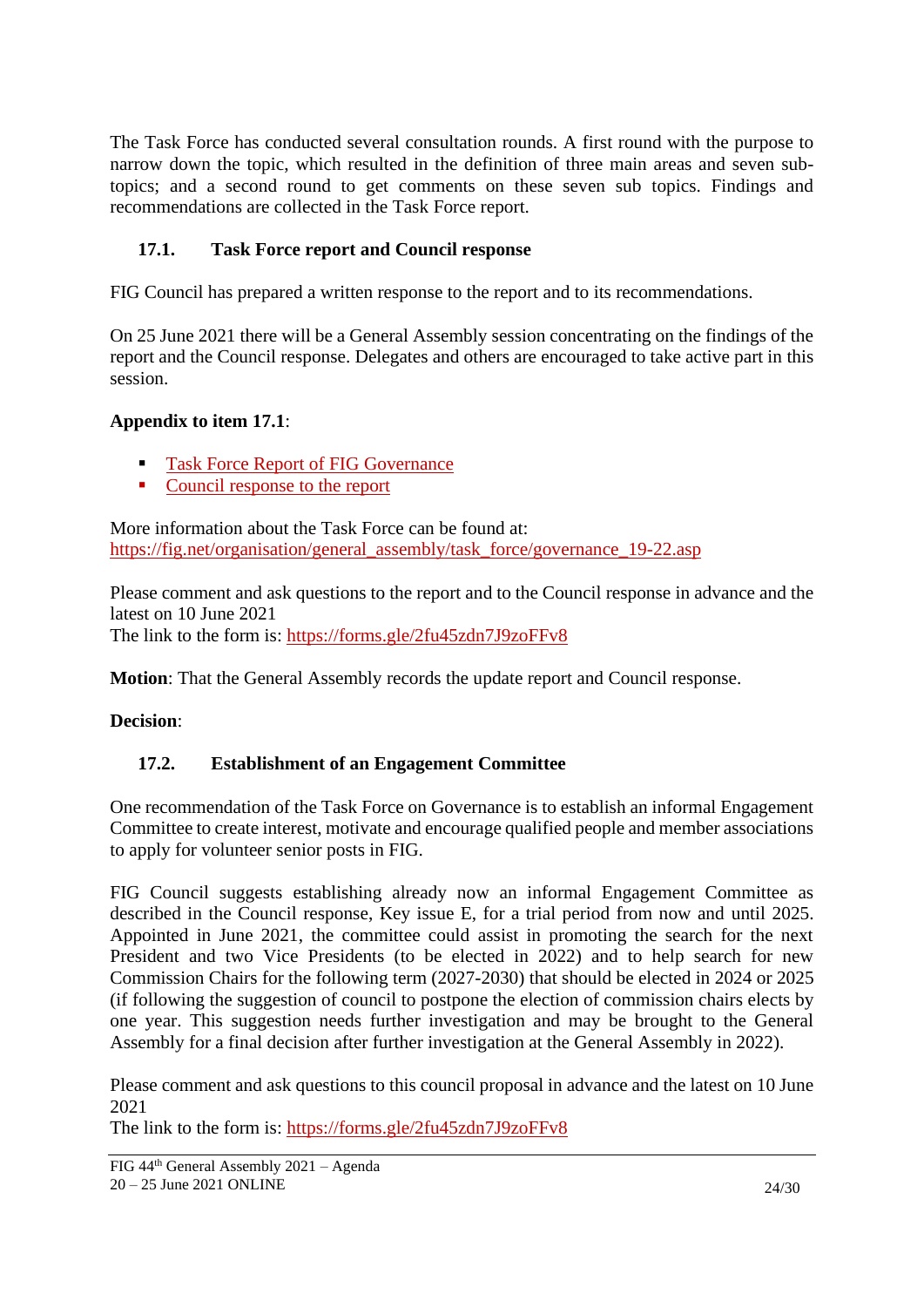**Motion**: That the General Assembly agrees that Council establishes an informal Engagement Committee for a trial period until 2025 resulting in an evaluation whether to continue this model.

### **Decision**:

## <span id="page-24-0"></span>**18. ELECTION OF TWO VICE PRESIDENTS FOR 2021-2024**

This election was included in the General Assembly agenda 2020, but was postponed to 2021. FIG Council decided that the current council members would continue until the General Assembly 2021. This means that the elected candidates will take over their post immediately after the General Assembly.

FIG has received three proposals for the two open posts of FIG Vice President for the term 2021 to 2024:

- Ghana: **Kwame Tenadu**, Licenced Surveyors Association of Ghana LISAG,
- Nigeria: **Mohammed Mamman Kabir**, Nigerian Institution of Surveyors NIS,
- Sweden: Mikael Lilje, Swedish Professionals for the Built Environment, Samhällsbyggarna,

The profile templates of each candidate are attached to this agenda. In the second session of the General Assembly on 20 June 2021 there will be time for the General Assembly to ask questions to each of the candidates. Each candidate also has the option to submit a short video presentation.

The elections will take place online and will start shortly after session 2 on 20 June. Each election round will be open for 24 hours. The election will follow the FIG Statutes and internal rules. The election will take place one position at a time. If there will be no absolute majority in the first voting, a second vote will be organized between those two candidates that have most votes. Hereafter there will be another voting round between the remaining two candidates for the last post. The appointed delegates from each member association eligible to vote will receive an email when each of the voting rounds starts, and one reminder if no vote has been cast after 12 hours.

| <b>First voting round</b>                                                        | Start: Sunday 20 June 16:00 CEST<br>End: Monday 21 June 16:00 CEST |  |
|----------------------------------------------------------------------------------|--------------------------------------------------------------------|--|
| Second voting round *                                                            | Start: Monday 21 June 17:00 CEST<br>End: Tuesday 17:00 CEST        |  |
| Third voting round **<br>Start: Tuesday 18:00 CEST,<br>End: Wednesday 18:00 CEST |                                                                    |  |
| second candidate among the two remaining candidates.                             | * with EITHER 2nd round for the 1st candidate OR voting for the    |  |

<sup>\*\*</sup> if needed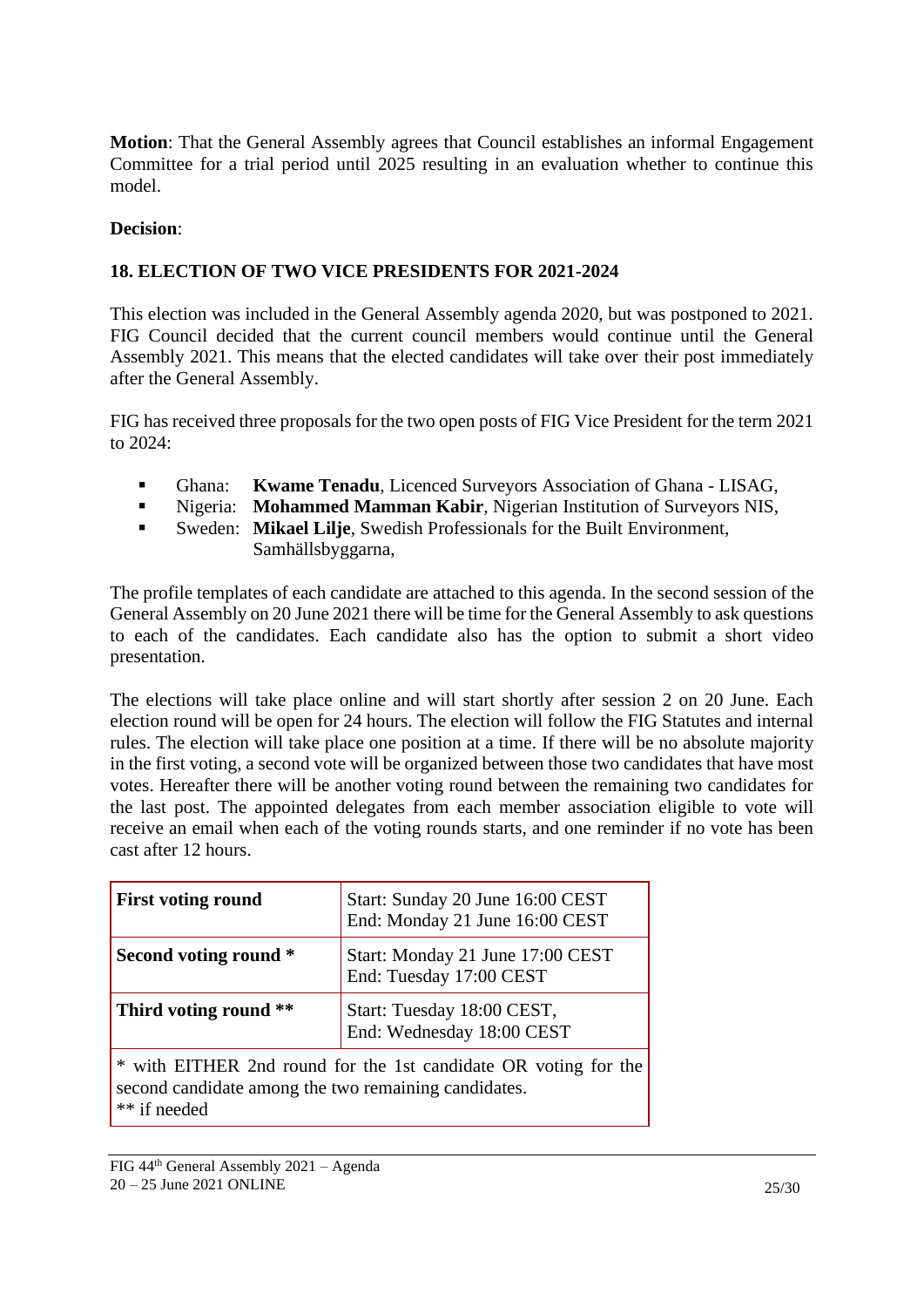Appendix to item 18: Profiles of the Candidates

Ghana, Kwame Tenadu: [Nomination form](https://fig.net/organisation/general_assembly/agendas_and_minutes/2020/agenda/app_18_nomination_kwame_tenadu.pdf) [Video presentation](https://youtu.be/sWfAAAftQS8) Nigeria, Mohammed M. Kabir: [Nomination form](https://fig.net/organisation/general_assembly/agendas_and_minutes/2020/agenda/app_18_nomination_mansur_kabir.pdf) [Video presentation](https://youtu.be/r8-ozVs_F6w) Sweden, Mikael Lilje: [Nomination form](https://fig.net/organisation/general_assembly/agendas_and_minutes/2020/agenda/app_18_nomination_mikael_lilje.pdf) [Video presentation](https://youtu.be/_dzlWL94jKI)

Please comment and ask questions in advance to the candidates and the latest on 10 June 2021 The link to the form is:<https://forms.gle/2fu45zdn7J9zoFFv8>

**Motion**: That the General Assembly notes the presentations of the candidates, makes its careful consideration for the online election and elects two Vice Presidents for the term 2021-2024.

#### **Decision:**

## <span id="page-25-0"></span>**19. ELECTION OF COMMISSION CHAIRS ELECTS**

According to the FIG Statutes and Internal Rules the General Assembly appoints Commission Chairs at its meeting two years prior to the Congress. In 2020 it was suggested to postpone this election to 2021. These Chairs Elects will then automatically become Chairs of the Commissions for the next term of office. Thus, the General Assembly shall appoint at this meeting Commission Chairs Elects for term of office 1.7.2021-31.12.2022. Under normal circumstances, the elected Chair Elect will be elected as the Chair of the Commission at the FIG Congress 2022 for the period 2023-2026.

Member associations have made the following nomination for the open posts during the nomination period:

| Com 1    | Timothy W. Burch                                    | <b>NSPS</b> | <b>USA</b>    |
|----------|-----------------------------------------------------|-------------|---------------|
|          | Nomination Support letter video presentation        |             |               |
| Com 2    | Dimo Todorovski                                     | <b>GIN</b>  | Netherlands   |
|          | <b>Nomination</b><br>video presentation             |             |               |
| Com 3    | Sagi Dalyot                                         | <b>ALSI</b> | <b>Israel</b> |
|          | Nomination video presentation                       |             |               |
| Com 4    | Malavige Don Eranda Kanachana Gunathilaka           | <b>SISL</b> | Sri Lanka     |
|          | Nomination<br>video presentation                    |             |               |
| Com 5    | Ryan Keenan                                         | <b>SSSI</b> | Australia     |
|          | <u>Nomination</u> Support letter video presentation |             |               |
| Com 6    | <b>Werner Lienhart</b>                              | <b>OVG</b>  | Austria       |
|          | Nomination<br>video presentation                    |             |               |
| Com 7    | <b>Rohan Bennett</b>                                | SSSI/GIN    | Australia     |
|          | <b>Nomination Support letters: SSSI</b><br>Kadaster |             | /Netherlands  |
|          | Presentation                                        |             |               |
| Com 8    | Kwabena Asiama                                      | GhIS        | Ghana         |
|          | Nomination Support letter video presentation        |             |               |
| Com 9    | Peter Ache                                          | <b>DVW</b>  | Germany       |
|          | Nomination Support letter video presentation        |             |               |
| Com 10 A | Anil Sawhney                                        | <b>RICS</b> | <b>UK</b>     |
|          | Nomination<br>video presentation                    |             |               |
| Com 10 B | Mercy Torkwase Iyortyer                             | <b>NIQS</b> | Nigeria       |

FIG 44th General Assembly 2021 – Agenda  $20 - 25$  June 2021 ONLINE 26/30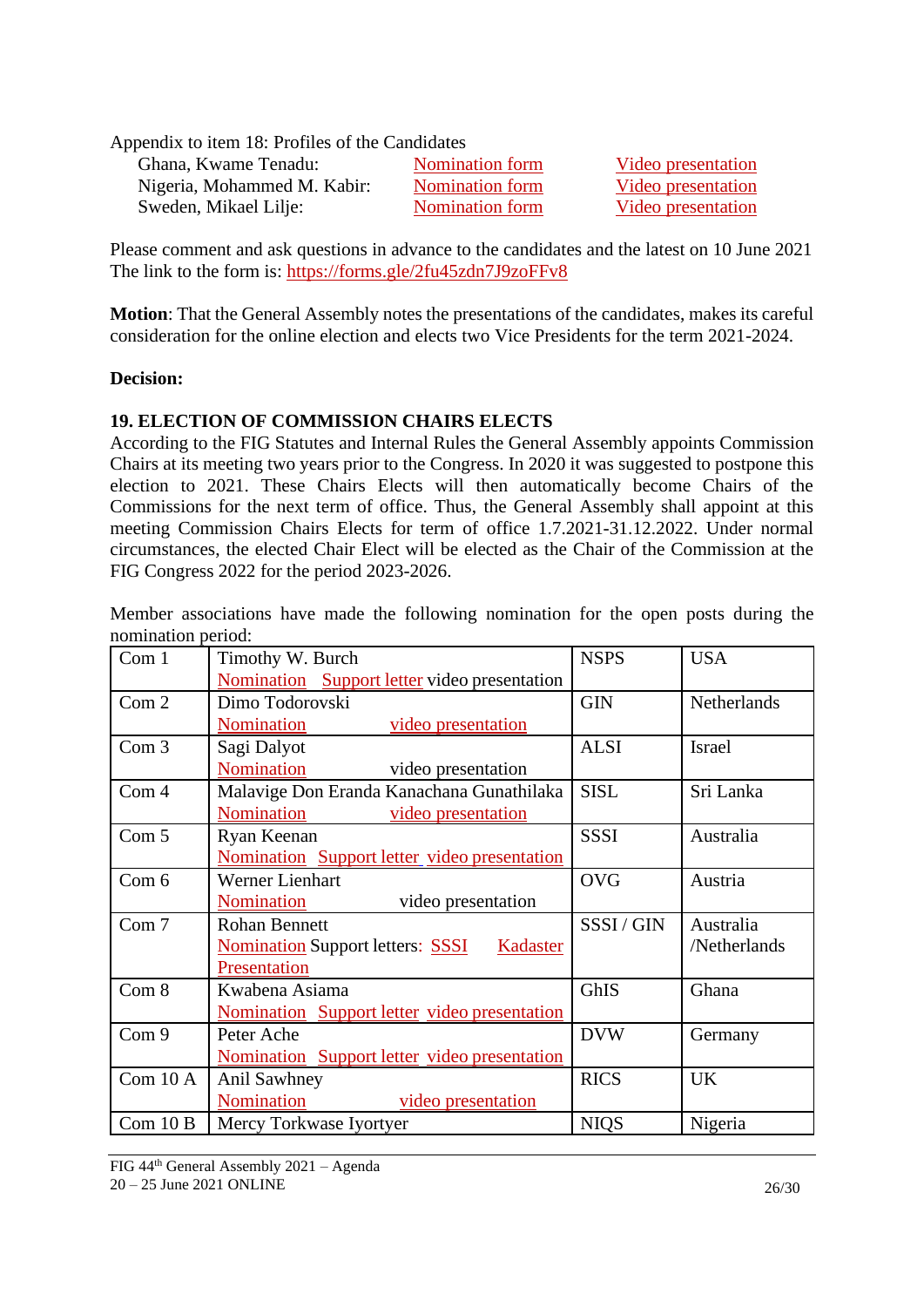| Nomination Support letter video presentation |  |  |
|----------------------------------------------|--|--|
|----------------------------------------------|--|--|

The appointment/election for Chairs Elects will take place between Sunday 20 June 17:00 and Thursday 23 June 9:00 CEST.

Please note, only for commission 10 there are more than one candidate and an actual election is going to take place between the two candidates.

#### *Please also note that when you have cast your vote it is final and cannot be undone.*

Please comment and ask questions in advance to the candidates and the latest on 10 June 2021 The link to the form is:<https://forms.gle/2fu45zdn7J9zoFFv8>

**Motion**: That the General Assembly

- elects the Chair Elect to Commission 10
- agree to appoint the chair elects to the other commissions

**Decision**:

### <span id="page-26-0"></span>**20. DECISION ON THE VENUE FOR FIG WORKING WEEK 2025**

The FIG Working Weeks are organised by FIG together with a local member association. FIG will together with the local member association have full responsibility of the arrangements and of the financial result. This offers FIG better opportunities in terms of organising events and generating revenue. Therefore, the Council has to ensure that all candidates are aware of the role of FIG and split of responsibilities for organising the Working Week. This General Assembly will decide on the host for the FIG Working Week 2025.

Due to the fact that the FIG Working Week 2020 that should have taken place in Amsterdam, the Netherlands had to be cancelled, the Local Organisers for the FIG Working Week 2021 from Ghana generously offered to the Dutch organisers that they could organise the Working Week 2021 in the Netherlands instead of Ghana. To compensate the Ghanaian LOC, Council decided that FIG Working Week 2024 would be dedicated to take place in Accra, Ghana. This means that the next open year is 2025. The two bidders for 2024 agreed to postpone their bid to the General Assembly 2021 and to cover the year 2025. FIG has however not asked the bidders to amend their bids, and therefore the dates in the bids are still referring to 2024.

The FIG Council has received two bids to host the FIG Working Week 2025, and FIG Council thanks the bidding member associations for their special engagement and contribution to FIG.

The Council has prepared a desktop summary on the bids. In the summary report the following considerations, as laid out in the invitation documentation, are described for comparison:

- Rotation of the conferences (region);
- Country (hosting of earlier FIG events, experience);
- **■** Member association (its activeness, commitment to FIG and to the Working Week, execution ability for local association);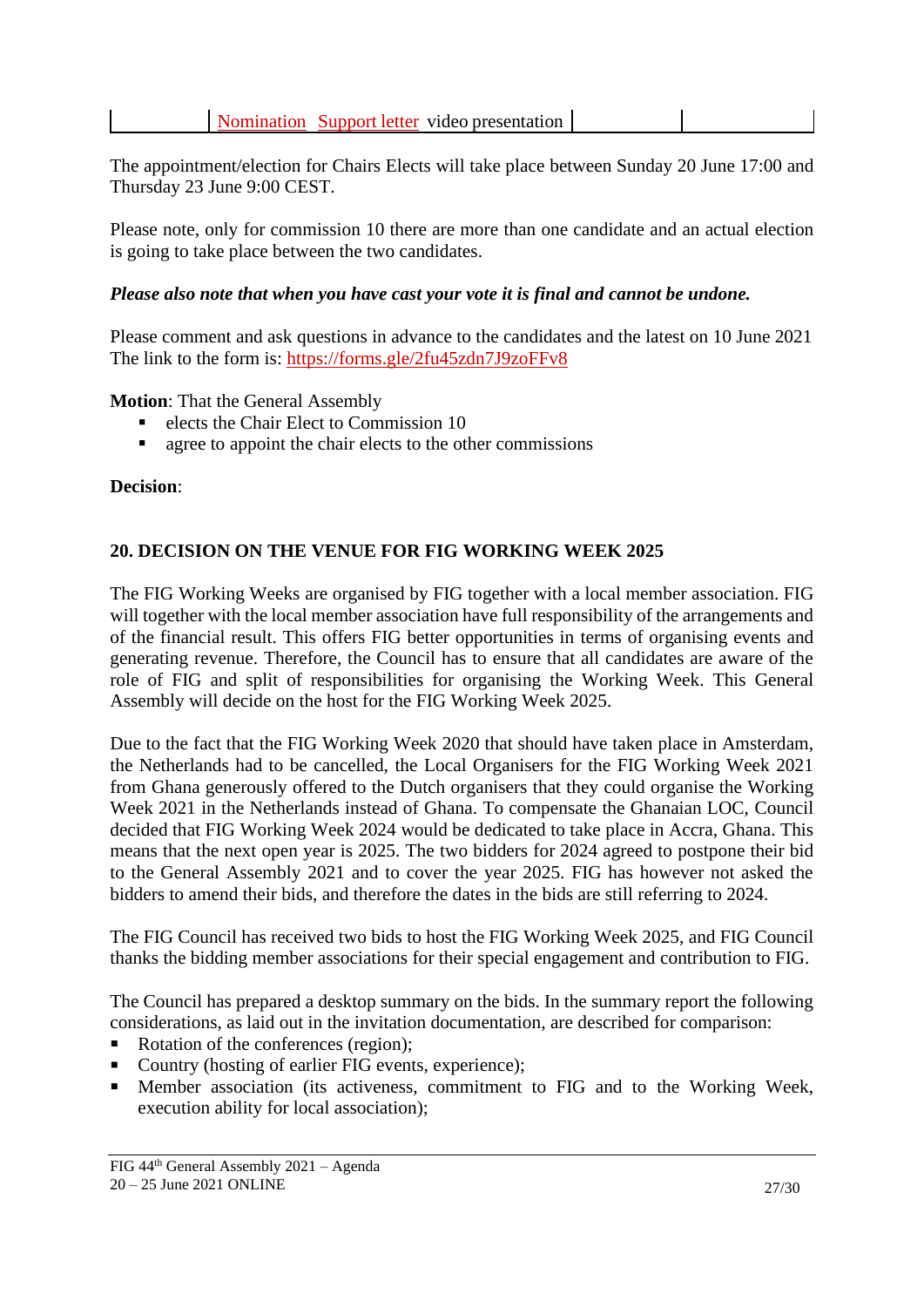- Supporting organisations (local support to the Working Week, governmental support, financial support, general support);
- Host city (characteristics and interest from congress programme point of view, host city attractiveness, host city offerings);
- Venue (price/affordability, location of venue, internet availability suitability of rooms, size of venue, structure and layout of the venue, catering, value for money, hotels nearby facilities for exhibition);
- Accessibility (flight connections, several access possibilities, security, visa issues, air fare to destination);
- Safety and security (political stability, airport safety, city safety, political stability in the country - rating must be 3 or higher);
- Proposed dates (must meet FIG requirements, Following FIG statutes, practical dates, availability of venue, other conferences at the same time)
- Technical programme (coverage of all FIG Commissions, potential partners, originality, special ideas);
- Technical tours (coverage of all FIG Commissions, originality, ideas proposed);
- Social programme (attractiveness and variety, proposals for dinners, attractiveness of offered dinners, proposals for tours, is the programme following the overall FIG concept);
- Attendance (expectation of international, regional and local attendance, realistic number of international and national participants);
- Finances (estimate of surplus and financial risks, realistic fees proposed, fees in an acceptable price range, difference between international and national fees, realistic budget, estimated revenue);
- Sponsorship (estimate sponsorship and exhibition income, proposed income, how realistic is proposed income, local sponsor offerings, sponsor interest to conference);
- Why host (reason for hosting);
- Objectives and outcomes (thought through why conference should be held at destination, difference to other destinations, short term outcome, long term outcome);
- Suggested theme (thought of possible theme that fits to local/regional situation);
- Events organised in the past three years (how experienced is the host in organising events)
- Major events planned in the proposed city (many events might affect the price level):
- Initiatives for sustainable conference environment (is host city, venue and local host paying attention to environmental issues);
- New initiatives or activities (originality  $-$  but within the overall FIG concept)
- What legacy to leave locally from the Working Week (with host, hosting city, for the surveying community)

The Council has considered the bids and has decided to present the submitted bids to the General Assembly for its decision:

- Australia: Brisbane, submitted by Surveying and Spatial Sciences Institute (SSSI)
- Poland: Warsaw, submitted by Association of Polish Surveyors (SGP)

The General Assembly is invited to read the two bids carefully.

### **Appendix to item 20**

■ [Bidding document](https://fig.net/organisation/general_assembly/agendas_and_minutes/2020/agenda/app_20_Australia_bidWW24.pdf) for Brisbane, Australia, [Presentation video](https://youtu.be/a3-R6iXh0Os)

- [Bidding document](https://fig.net/organisation/general_assembly/agendas_and_minutes/2020/agenda/app_20_poland_bidWW24.pdf) for Warsaw, Poland, [Presentation video](https://youtu.be/Ioi359iGYng)
- [Summary report](https://fig.net/organisation/general_assembly/agendas_and_minutes/2020/agenda/app_20_Summary_evaluation-WW2024.pdf) on the bids for FIG Working Week 2022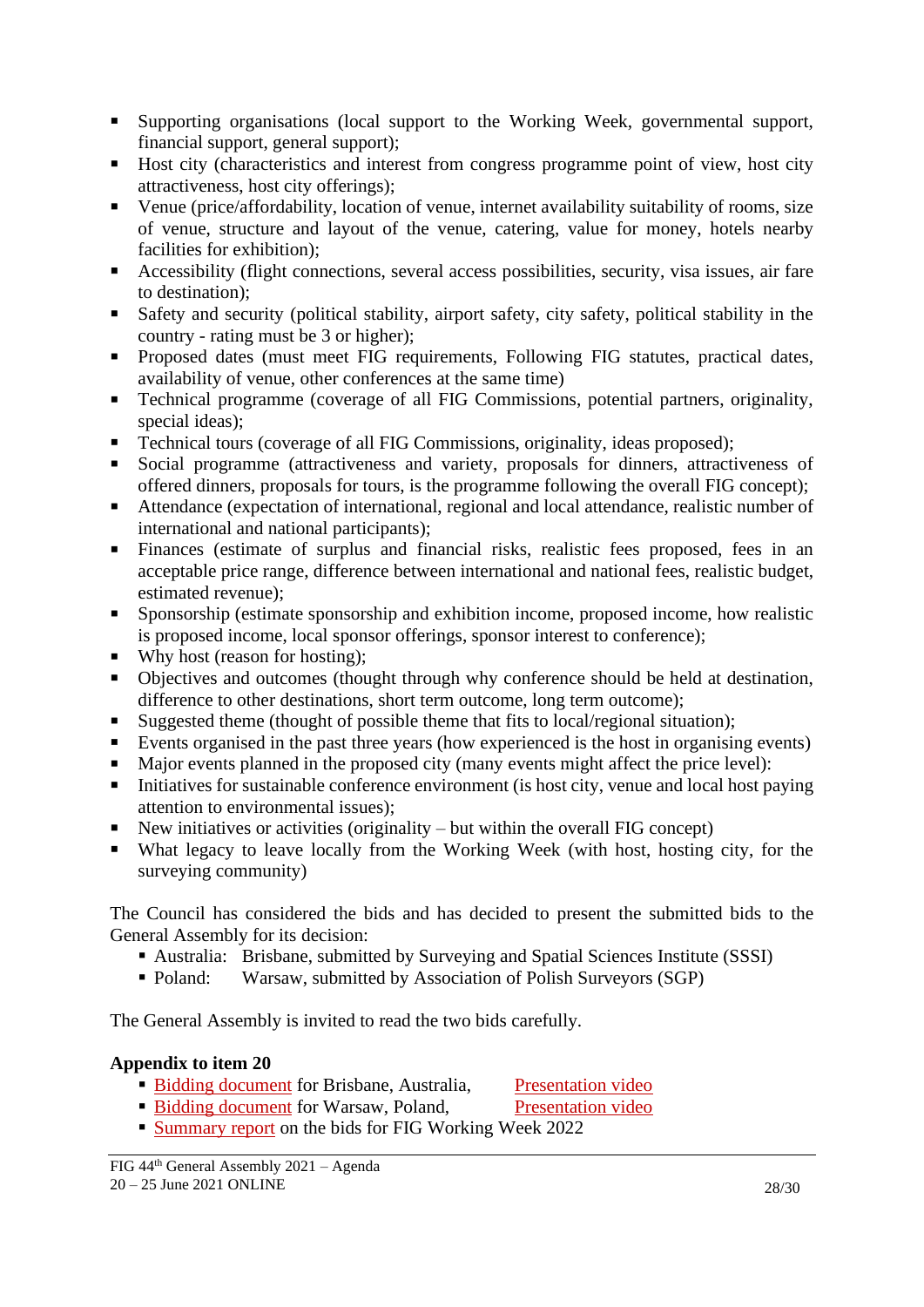Each candidate will be given the same time to make a video presentation of their proposal and framework of the Working Week and their bid which will be published in the agenda.

At General Assembly session 2 on 20 June 2021 it will be possible to ask questions to the two destinations.

Decision on the venue of FIG Working Week 2025 will be made through an online voting. The voting starts after the session on 20 June 2021 at 17:00 and will run until 24 June at 9:00. All official delegates from associations eligible to vote will receive an email with a link to the voting sheet. There will be sent one reminder.

### *Please note that when you have cast your vote it is final and cannot be undone or changed*

Please comment and ask questions in advance to the candidates and the latest on 10 June 2021 The link to the form is:<https://forms.gle/2fu45zdn7J9zoFFv8>

**Motion**: That the General Assembly:

- Notes the Council decision that FIG Working Week 2024 will take place in Accra, Ghana organised by the two member associations from Ghana in cooperation with other members from Ghana.
- notes the submissions for FIG Working Week 2025,
- notes the summary report and the presentations,
- ▪makes its careful consideration and decision in the online voting.

#### **Decision**:

### <span id="page-28-0"></span>**21. OTHER ISSUES**

Any other issues that the members want to raise for discussion.

**Motion**: That the discussion will be recorded and the Council will consider action that will be required.

#### **Decision**:

### <span id="page-28-1"></span>**22. REPORT ON THE FIG CONGRESS 2022 IN CAPE TOWN, SOUTH AFRICA**

Representatives from the Local Organising Committee from South African Geomatics Institute (SAGI) will give a presentation on preparations of FIG Congress 2022.

**Motion**: That the General Assembly records the report.

#### **Decision**:

FIG 44th General Assembly 2021 – Agenda  $20 - 25$  June 2021 ONLINE 29/30